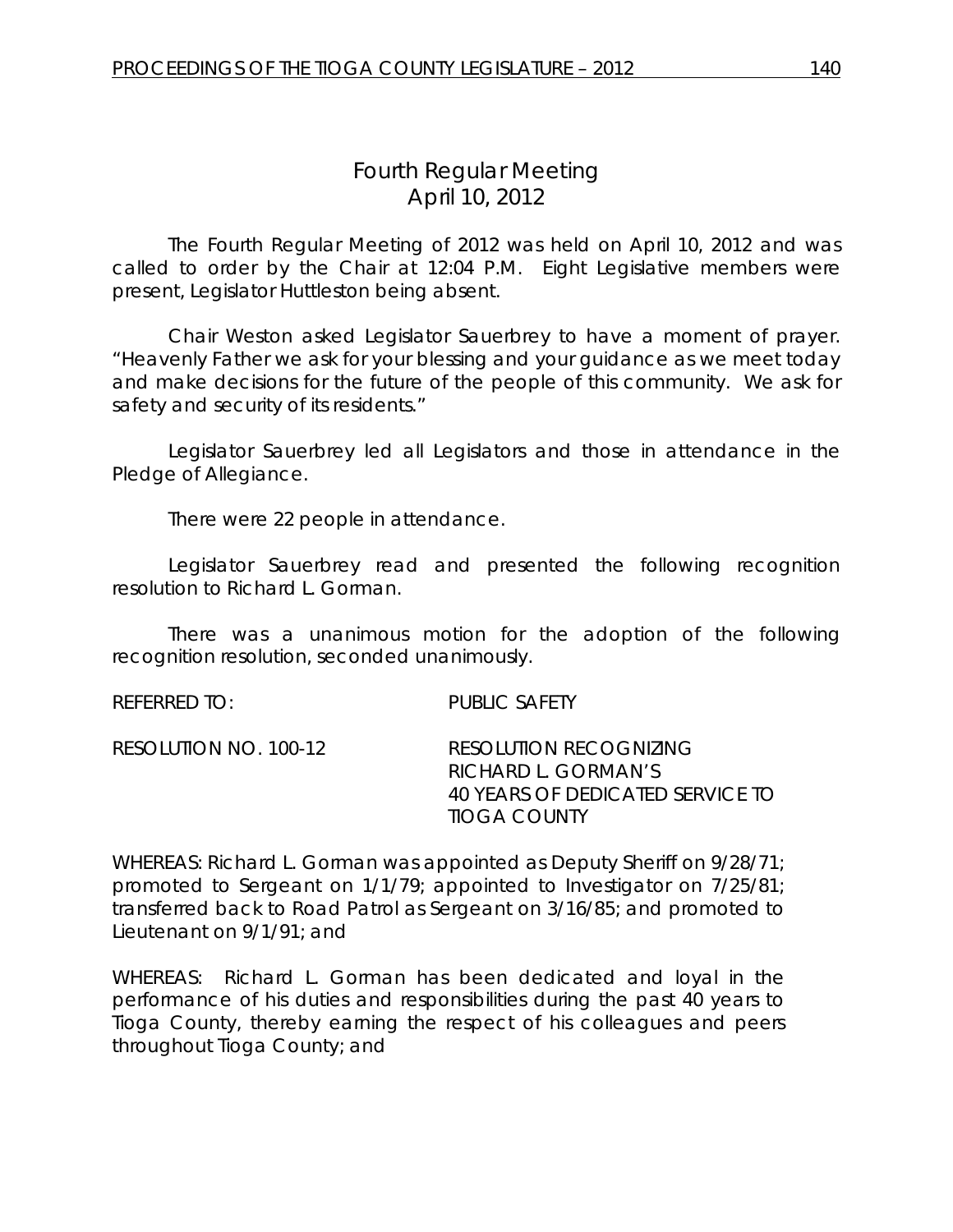WHEREAS: Richard L. Gorman will retire from the Tioga County Sheriff's Office on April 20, 2012; therefore be it

RESOLVED: That the Tioga County Legislature, on its own behalf, as well as on behalf of the citizens of Tioga County, express sincere gratitude to Richard L. Gorman for his 40 years of dedicated and loyal service to the residents of Tioga County; and be it further

RESOLVED: That this resolution be spread upon the minutes of this meeting and a certified copy be presented to this outstanding employee, Richard L. Gorman.

## ROLL CALL VOTE

Unanimously Yes – Legislators Sauerbrey, Standinger, Sullivan, Hollenbeck, Huttleston, Quinlan, Monell, Weston, and Roberts

No – None.

Absent – Legislator Huttleston.

### RESOLUTION ADOPTED UNANIMOUSLY.

Legislator Sauerbrey spoke. "We do appreciate your commitment and hanging out with us all these years, and it is people like you that make this County great."

Sheriff Gary Howard spoke. "I do not know where everybody was 40 years ago, September 28, 1971, but I was a junior in high school. I do not know what you say to a man who has served 40 years for this County. Rick was my mentor, my trainer, he was my shift supervisor, and for the last nine years it has been payback. With all that said, for the last 35 years Rick has also been one of my best friends. I do not know what else to say other than 40 years is 40 years of dedication to this County. The Sheriff's Office is certainly going to miss him, although we are hiring him back, his wife called me and asked me to hire him back just to get rid of him a couple of days out of the week, for her sake I did. He will be around the office as a part-time Deputy handling some stuff for us. Forty years of dedicated service, it goes beyond anything anybody can say. I would just like to say congratulations."

Chair Weston noted the following three proclamations on Child Abuse Prevention Month, Infant Immunization Awareness Week, and National Nurses Week.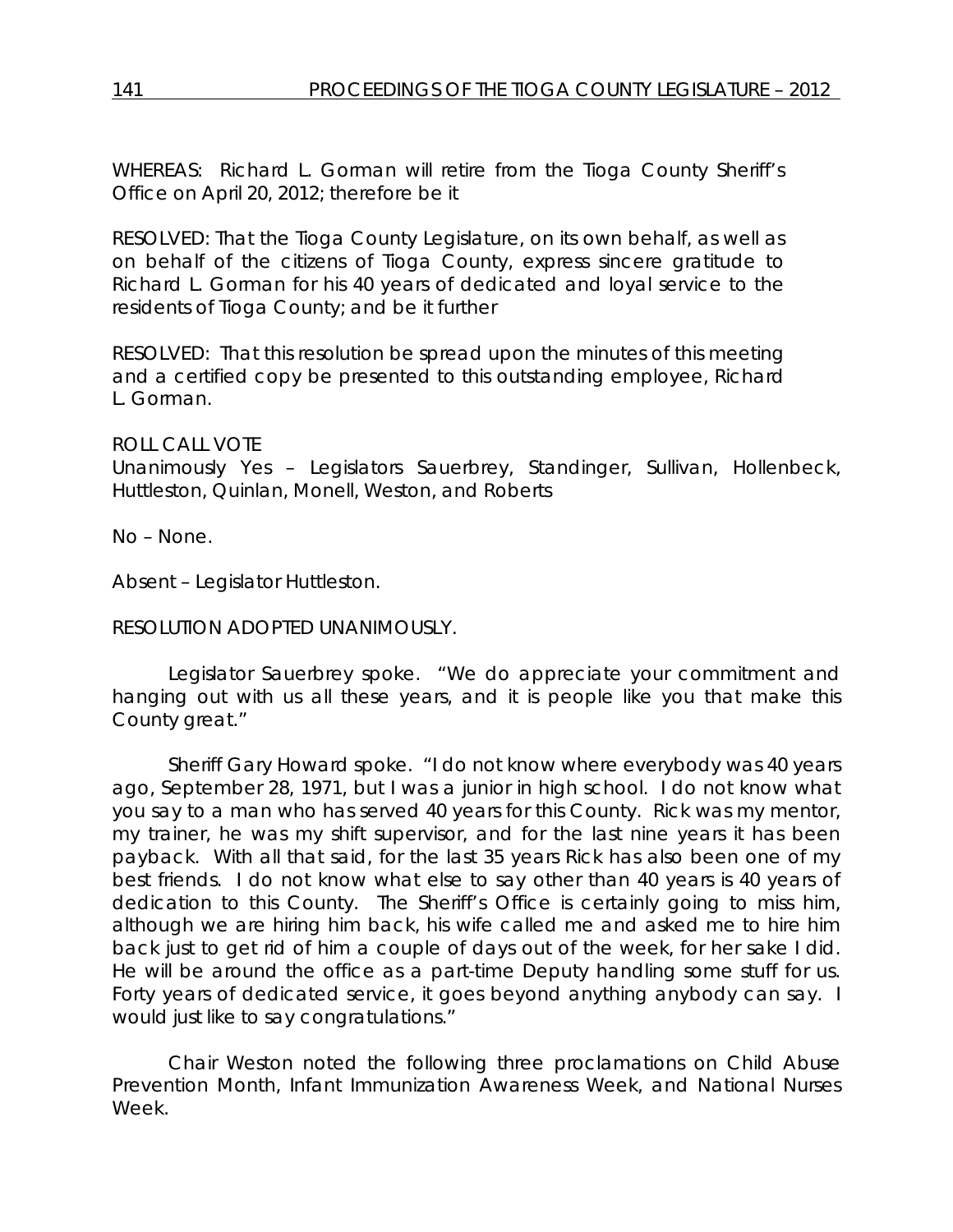### **Child Abuse Prevention Month Proclamation**

WHEREAS: The Tioga County Department of Social Services received 1,036 reports of alleged abuse/neglect involving 2,256 children in 2011; and

WHEREAS: Child abuse is a community problem and finding solutions depends on the involvement among people throughout the community; and

WHEREAS: The effects of child abuse are felt by whole communities, and need to be addressed by the entire community; and

WHEREAS: Effective child abuse prevention programs succeed because of partnerships created among social service agencies, schools, religious and civic organizations, law enforcement agencies, and the business community; and

WHEREAS: Programs like Cornell Cooperative Extension, Lourdes PACT and Finger Lakes Parenting Network offer support and educational services to families so families can help their child achieve his/her full potential within the community; and

WHEREAS: The Tioga County Youth Bureau and Board are again sponsoring an annual awareness event titled Building Strong, Safe Communities. This will be held April 26th at 6 p.m. at the SRAC in Waverly: and

WHEREAS: All citizens should become more aware of the negative effects of child abuse and prevention activities within the community, and become involved in supporting parents and families so that children can live in safe, nurturing homes; now therefore

THE TIOGA COUNTY LEGISLATURE, does hereby proclaim April 2012 as

#### **Child Abuse Prevention Month**

in Tioga County and call upon all citizens, community agencies, religious organizations, medical facilities, and businesses to increase their participation in our efforts to insure that all children are raised in safe, nurturing families, thereby strengthening the communities in which we live.

#### County of Tioga EXECUTIVE PROCLAMATION

WHEREAS: Giving babies the recommended immunizations by age two is the best way to protect them from 14 serious childhood diseases.

WHEREAS: Currently, the United States has the safest, most effective vaccine supply in its history.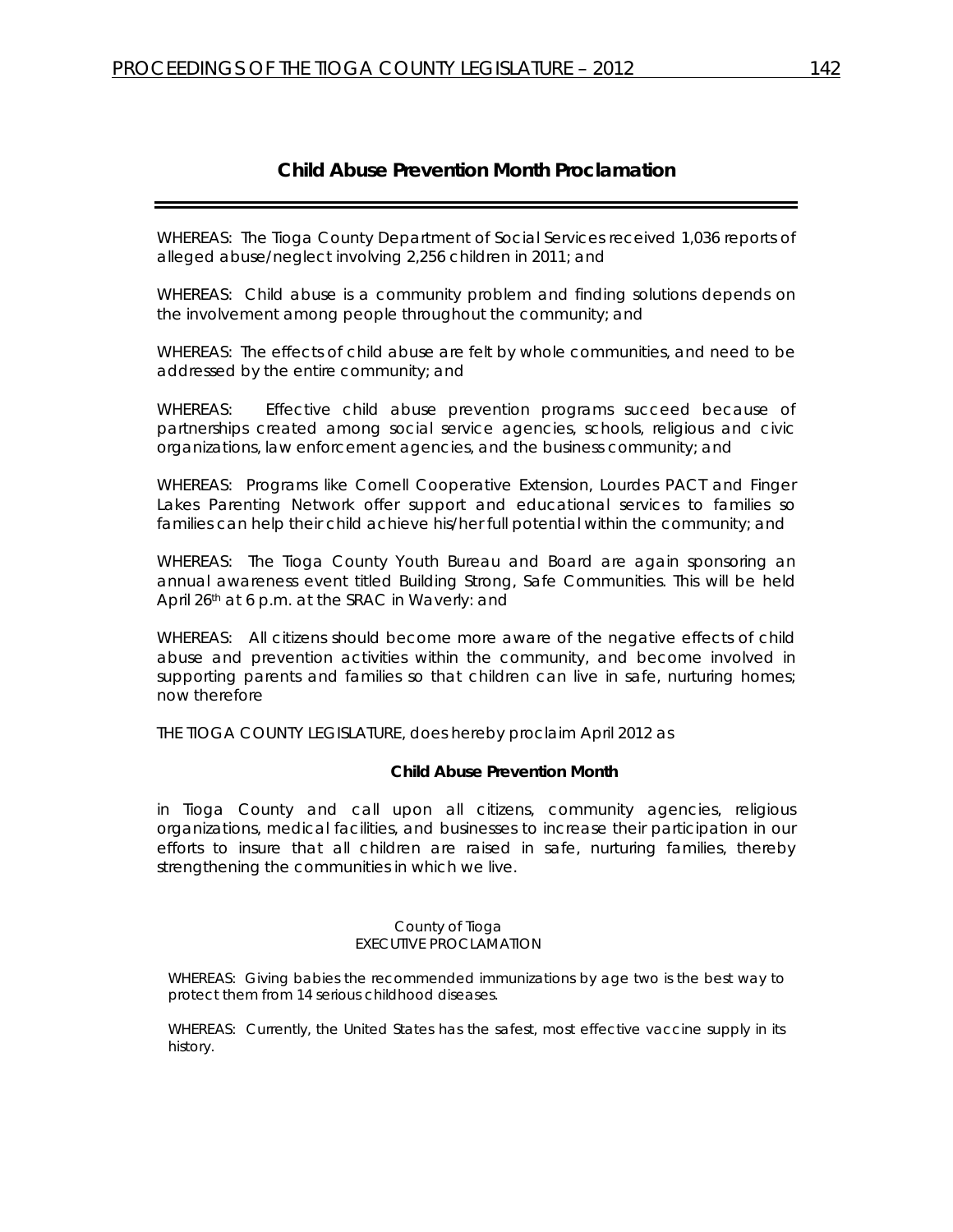WHEREAS: Vaccine-preventable diseases still circulate in the United States and around the world, so continued vaccination is necessary to protect everyone from potential outbreaks. Even when diseases are rare in the U.S., they can be brought into the country, putting unvaccinated children at risk.

WHEREAS: Most parents vaccinate their children, resulting in high vaccine coverage rates in the U.S.

WHEREAS: When people are unvaccinated, outbreaks of diseases like pertussis (whooping cough) and measles can—and do—return.

WHEREAS: It is important to vaccinate children on time, according to the childhood immunization schedule, to provide the best protection early in life, when babies are vulnerable and before they are likely to be exposed to diseases.

WHEREAS: For 18 years, National Infant Immunization Week (NIIW) has encouraged parents, caregivers, and health care professionals to participate in educational, recognition, and media events to increase the awareness of the importance of immunizing children before their second birthday.

WHEREAS: This year, National Infant Immunization Week will be celebrated as part of the first World Immunization Week, an initiative of the World Health Organization (WHO) where all six WHO regions, including more than 180 Member States, territories, and areas will simultaneously promote immunization, advance equity in the use of vaccines and universal access to vaccination services, and enable cooperation on cross-border immunization activities in April, 2012.

WHEREAS: The week of April 21 – April 28, 2012, has been declared National Infant Immunization Week to help ensure that children should be protected against 14 vaccinepreventable diseases by the age of two; therefore be it

RESOLVED: That the TIOGA COUNTY LEGISLATURE, County of Tioga, does hereby proclaim the week of April 21 – April 28, 2012 as:

#### **INFANT IMMUNIZATION AWARENESS WEEK IN TIOGA COUNTY**

and encourages parents to make vaccinating their children a priority and to talk to family and friends about protecting their children with vaccines. We encourage businesses, government agencies, national organizations, community-based organizations, and service groups to spread the immunization message throughout their communities.

### County of Tioga EXECUTIVE PROCLAMATION

WHEREAS: The nurses who live and who work in Tioga County while serving in many roles are all members of one profession, and as such have shown strength, commitment, professional skill and compassion directed at improving the health of the residents of Tioga County; and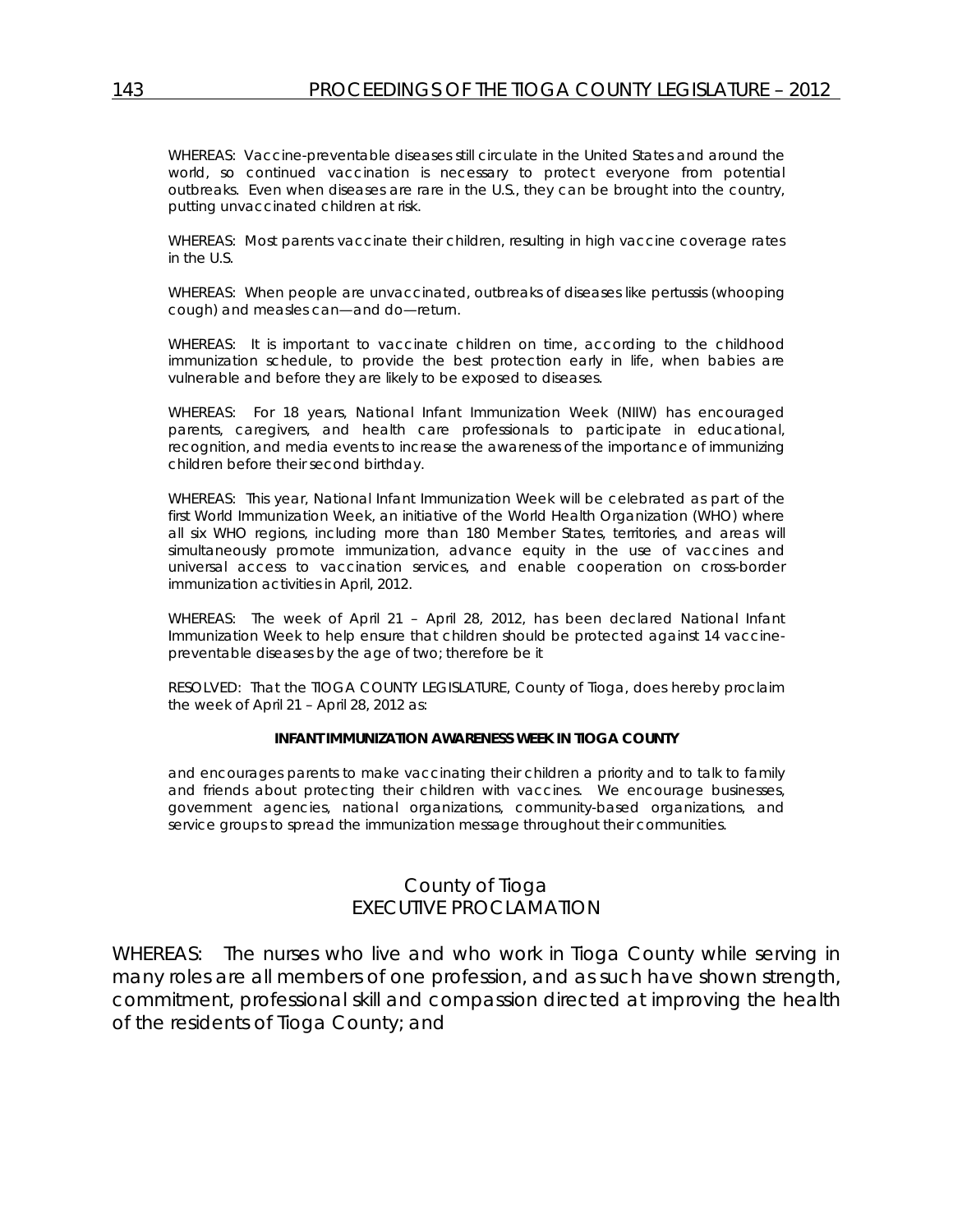WHEREAS: The nursing profession is rapidly changing, requiring nurses to expand their role through critical thinking, and holistic analysis of patient care, to meet the new challenges; and

WHEREAS: Tioga County nurses serve in many capacities within Tioga County; e.g., immunization clinics, control of communicable disease, homecare, mental health, well child clinics, Department of Social Services, doctor's offices, prenatal care programs, nursing homes, and more; and

WHEREAS: The week of May 6 through 12, 2012 is "NATIONAL NURSING WEEK" and the Tioga County Legislature wishes to express their support and recognition of the nurses working and living in Tioga County, therefore be it

RESOLVED: That the TIOGA COUNTY LEGISLATURE does hereby Proclaim and designate the week of May 6 – 12, 2012 as:

# NATIONAL NURSES WEEK IN TIOGA COUNTY

and encourage businesses, government agencies, community-based organizations, service groups and our fellow citizens to recognize the many nurses who work and live in Tioga County as being nurses with strength, commitment and compassion.

Ed Nizalowski had privilege of the floor. "Thank you for giving me an opportunity to speak. I am a resident of Newark Valley. I am here to express my concerns about gas drilling in Tioga County. This is something that I have studied with a great deal of time and effort going back five years now when the first gas leases were signed, and I feel I have tried to keep an open mind regarding both sides of the issue. It is one of the more controversial issues, it is not just Tioga County, but it is on a national level, and based on what I have read and reading newspaper articles, websites, going to meetings and so on, I feel that it is inherently an unsafe activity and it cannot be regulated, and it just should not take place. Where they actually are drilling for the method of hydrofracturing, they ought to stop before they do any more damage.

"There are a number of people in the County that feel the same way I do. We have formed a group called "RAFT", Residents Against Fracking Tioga. We have had a couple of public forums, which have been quite well attended, one which took place March 18 in the Auditorium here. There is also an active group that is soliciting names for a ban or moratorium in the Town of Owego. I think that is something probably most of you are aware of. We also have a couple of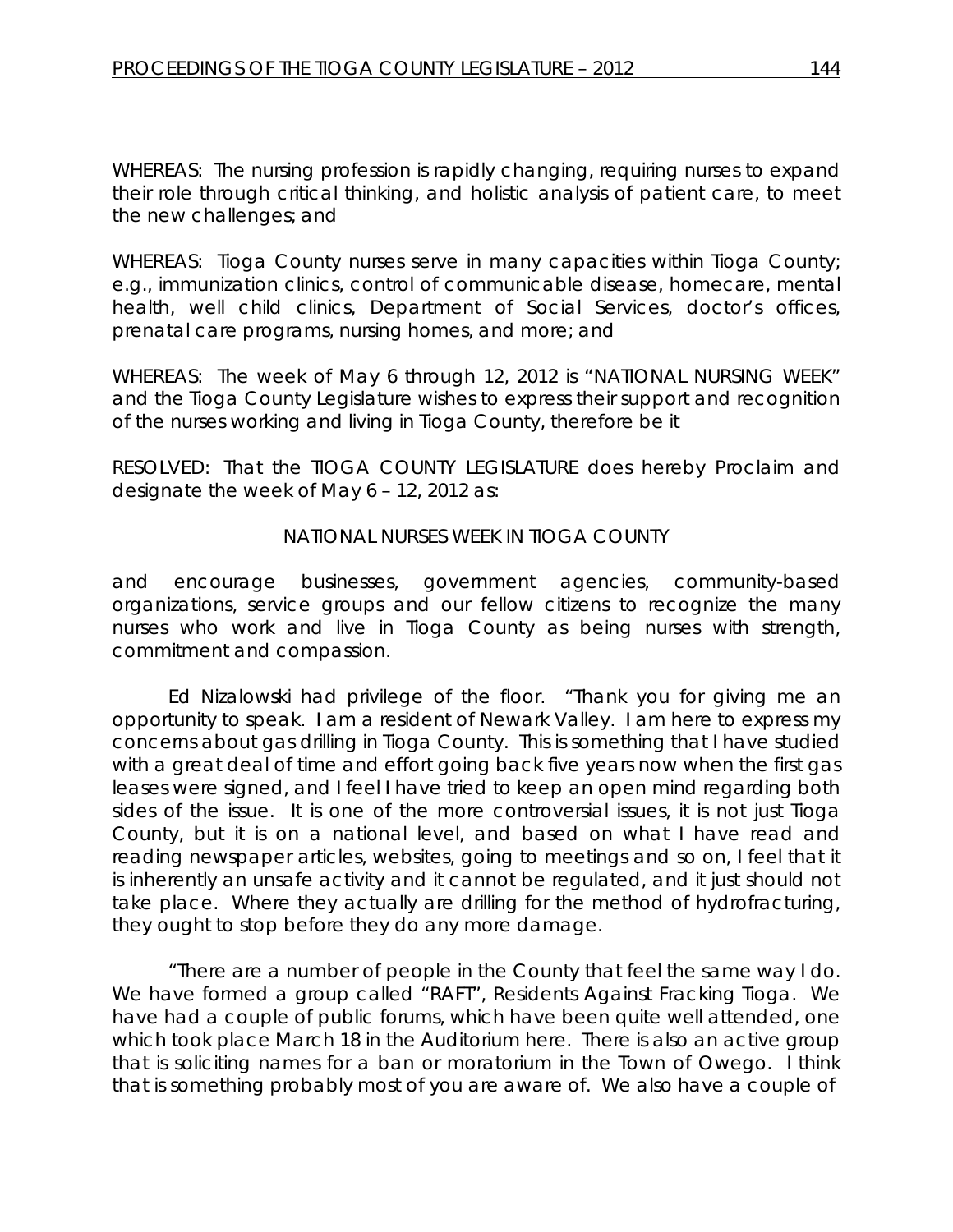meetings that are coming up, April 20 and April 28. This is kind of an ongoing effort.

"I have had a couple of letters in the Pennysaver, which some of you may have read and I had one that appeared on March 18, which I thought was really quite incredible. It was from a website I looked at that was developed by Robert Meyers. His is a PhD of Lock Haven University. He is actually an English Professor, but he is also head of Environmental Studies and he makes a statement that he looks at hydrofracturing as the greatest threat to the environment in Pennsylvania in this generation, and based on my study of environmental history and I have spent quite a bit of time on that, especially locally, I do not see any other phenomenon that is a greater threat to the environment than hydrofracturing as far as New York State is concerned. What was quite remarkable about his website and his information was that he found testimony that was given by Range Resources, which is one of the major gas drilling companies, and when they testified in front of the SEC about their business, this is back in 2006, they mentioned all the things that happen on gas drilling sites, you know, explosions, fires, pipeline ruptures, and things of that sort. At the end of it they said if any of these hazards occurs, we would sustain substantial losses as a result of injury or loss of life, severe damage to destruction of properly, natural resources, and equipment, pollution or other environmental damage, cleanup responsibilities, regulatory investigations and penalties, or suspension of operations.

"As we begin drilling to deeper horizons and in more geologically complex areas, we could experience a greater increase in operating financial risk due to inherent higher reservoir pressures and unknown down hole risk exposures. I am assuming they do this that kind of helps protect them against lawsuits from their investors if they actually have these things happen, which those things have occurred. My question at the end of the letter was is this something we really want to have happen in Tioga County or in New York State, or anywhere?

"One of the other recent developments is another method for getting natural gas, using gelled propane called gas fracking and it certainly eliminates the use of millions of gallons of water per well and also the hazards of this toxic water, which comes up, and disposal problems of that plus all of the hazardous water that stays in the ground as well, but there are certain risks with gas fracking. It is a relatively new type of technology and some people are trying to see if they can squeeze it in under guidelines from New York State that are 20 years old, which I think is irresponsible. It also does not completely address casing failure, which is the main reason for poisoning of the aquifer and in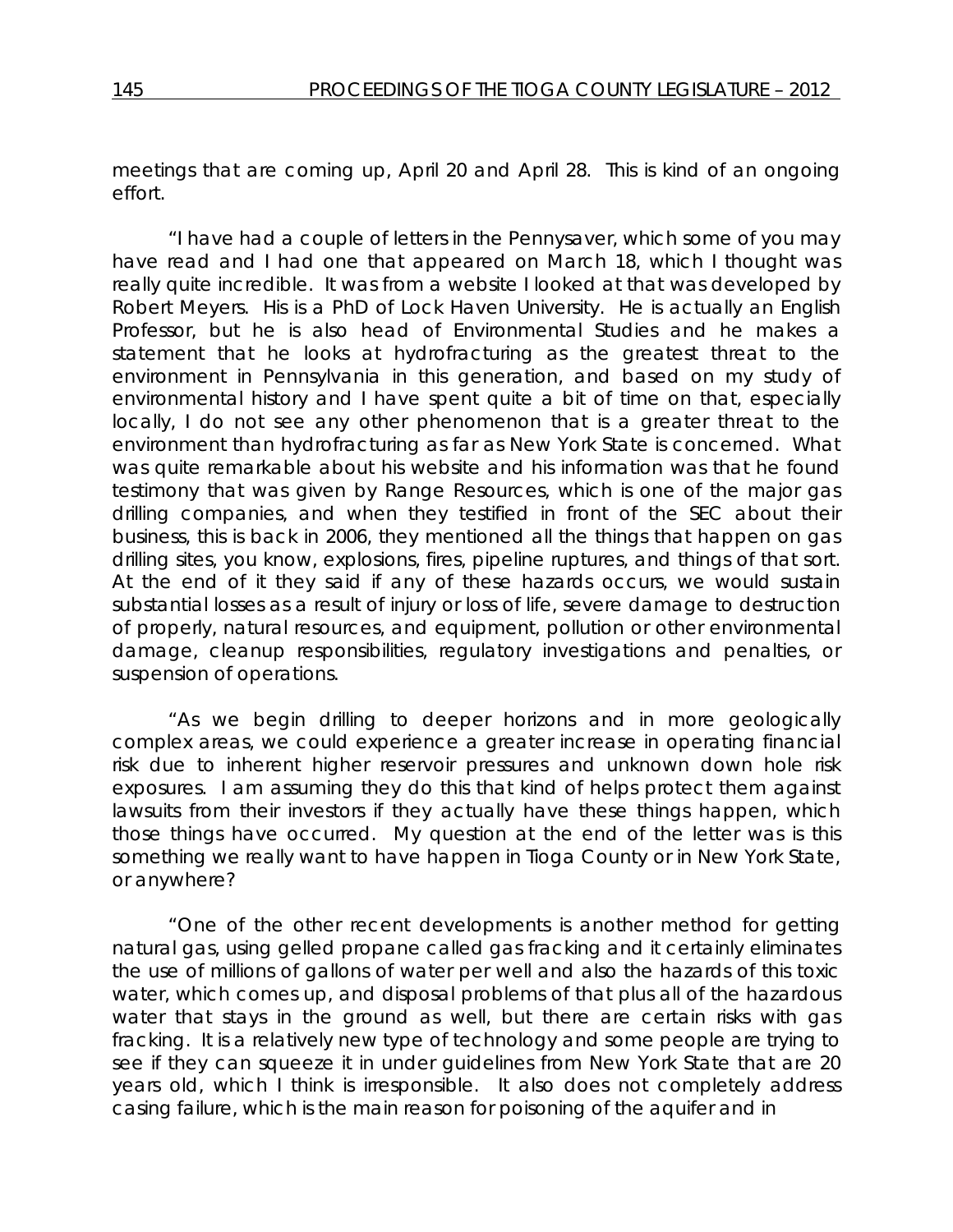general one well out of 100 is going to fail even under the best of conditions, the best of equipment, the best crew, so on and so forth, and our aquifer is basically a big lake underneath us, so you poison it in one spot and everybody gets poisoned to a lesser or greater degree.

"The other thing that I find puzzling is that just from the business sense they are trying to go forward with this when our assets, you know the gas that you would get from Marcellus shale is at a 10-year low. What good business man or capitalist is selling their assets at what is historically low prices, that is something else, which does not make complete sense to me. Thank you very much."

Chris Bonner had privilege of the floor. He spoke regarding gas fracking and of the Towns that have banned gas fracking.

The list of audited bills was submitted and is summarized as follows:

| Code  | <b>Description</b>                    | <b>Equipment Expense</b> |            |
|-------|---------------------------------------|--------------------------|------------|
| A1010 | Legislative Board                     |                          | 317.07     |
| A1165 | <b>District Attorney</b>              |                          | 492.52     |
| A1170 | <b>Public Defender</b>                |                          | 2,493.15   |
| A1172 | <b>Assigned Counsel</b>               |                          | 12,199.21  |
| A1185 | <b>Medical Examiners/Coroners</b>     |                          | 804.17     |
| A1325 | Treasurer                             |                          | 1,840.15   |
| A1355 | Assessments                           |                          | 2,603.38   |
| A1362 | Tax Advertising/Expense               |                          | 7,928.30   |
| A1410 | <b>County Clerk</b>                   |                          | 436.71     |
| A1420 | Law                                   |                          | 6,445.17   |
| A1430 | Personnel                             |                          | 1,013.17   |
| A1450 | Elections                             |                          | 1,097.70   |
| A1460 | <b>Records Management</b>             |                          | 242.50     |
| A1490 | <b>Public Works Administration</b>    |                          | 281.79     |
| A1620 | <b>Buildings</b>                      |                          | 47,618.65  |
| A1621 | <b>Buildings</b>                      |                          | 20,390.57  |
| A1680 | Information Technology                |                          | 15,160.43  |
| A2490 | <b>Community College Tuition</b>      |                          | 629,094.37 |
| A2960 | <b>Education Handicapped Children</b> |                          | 184,135.90 |
| A3020 | Public Safety Comm E911 System        |                          | 2,816.45   |
| A3110 | <b>Sheriff</b>                        | 202.74                   | 21,094.96  |
| A3140 | Probation                             | 318.12                   | 7,074.05   |
| A3146 | Sex Offender Program                  |                          | 9,240.00   |
| A3150 | Jail                                  |                          | 53,519.35  |
| A3315 | Special Traffic Programs              |                          | 749.40     |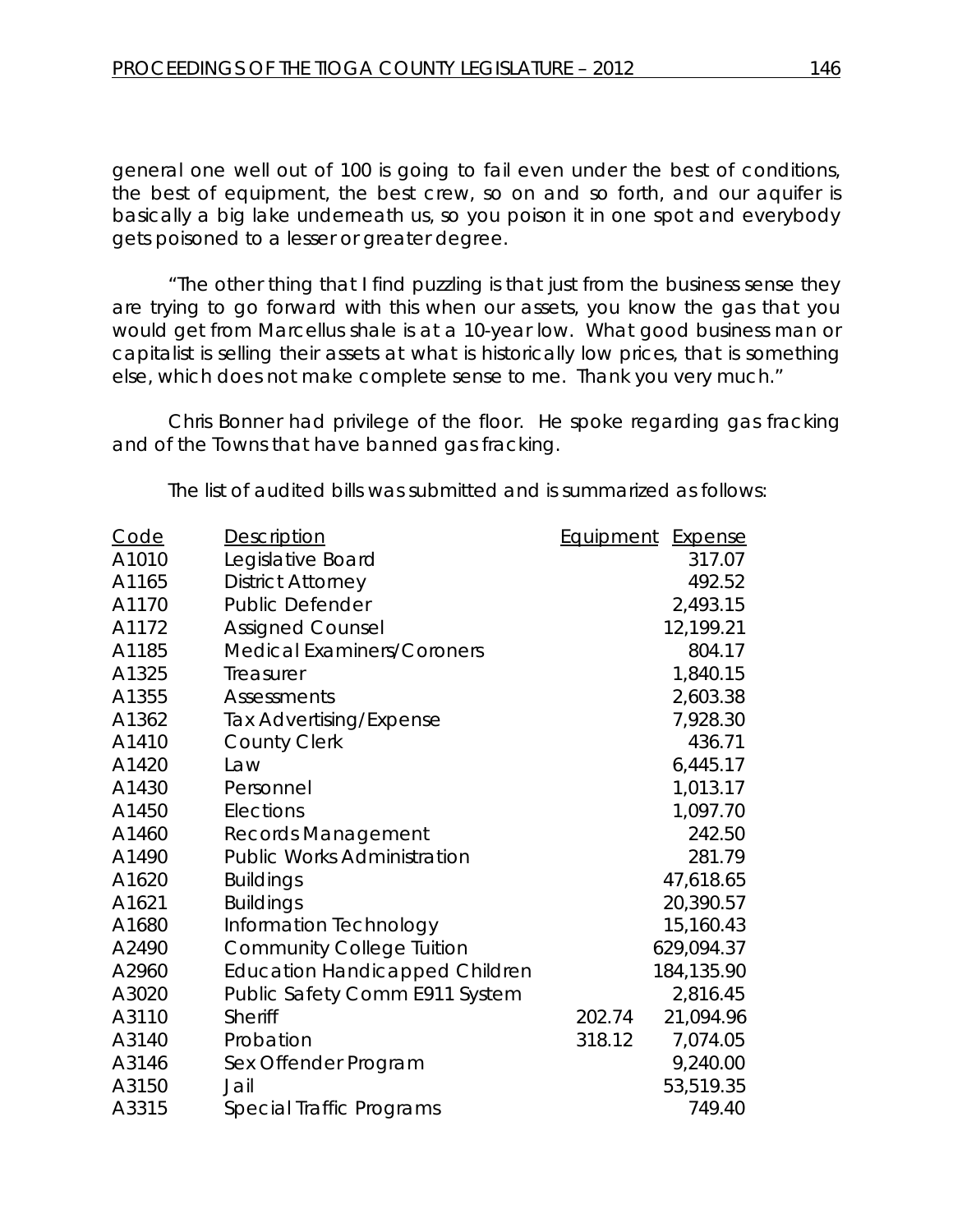| A3410                   | Fire                                   |          | 5,145.04       |
|-------------------------|----------------------------------------|----------|----------------|
| A3640                   | <b>Emergency Mgmt Office</b>           |          | 578.95         |
| A4010                   | <b>Public Health Nursing</b>           |          | 33,992.27      |
| A4011                   | <b>Public Health Administration</b>    | 291.95   | 2,965.02       |
| A4012                   | <b>Public Health Education</b>         |          | 61.45          |
| A4042                   | <b>Rabies Control</b>                  |          | 170.95         |
| A4044                   | Early Intervention                     |          | 28,983.58      |
| A4053                   | Preventive/Primary Health Services     |          | 45.13          |
| A4054                   | <b>Preventive Dental Services</b>      |          | 93.28          |
| A4062                   | Pre-Natal Care and Assistance          |          | 3.18           |
| A4064                   | <b>Managed Care-Dental Services</b>    |          | 846.91         |
| A4070                   | <b>Disease Control</b>                 |          | 4,604.79       |
| A4090                   | <b>Environmental Health</b>            | 1,011.00 | 709.56         |
| A4210                   | <b>Alcohol and Drug Services</b>       |          | 1,746.02       |
| A4211                   | Council on Alcoholism                  |          | 10,990.34      |
| A4309                   | Mental Hygiene Co Admin                |          | 11,111.43      |
| A4310                   | <b>Mental Health Clinic</b>            |          | 58,371.93      |
| A4311                   | <b>Rehabilitation Support Services</b> |          | 1,854.00       |
| A4320                   | <b>Crisis Intervention Services</b>    |          | 5,153.32       |
| A4321                   | Intensive Case Management              |          | 1,851.33       |
| A4333                   | Psycho Social Club                     |          | 37,546.75      |
| A6010                   | Social Services Administration         |          | 37,390.96      |
| A6422                   | Economic Development                   |          | 202.74         |
| A6510                   | Veterans' Service                      |          | 173.00         |
| A6610                   | Sealer Weights/Measures                |          | 257.55         |
| A8020                   | Planning                               |          | 41.82          |
| <b>SOLID WASTE FUND</b> |                                        |          | 89,984.28      |
|                         | SPECIAL GRANT FUND                     |          | 7,294.18       |
|                         | <b>LIABILITY INSURANCE FUND</b>        |          | 521.68         |
|                         | <b>COUNTY ROAD FUNDG</b>               |          | 32,721.83      |
| <b>CAPITAL FUND</b>     |                                        |          | 404,263.94     |
|                         | <b>CONSOLIDATED HEALTH INSURANCE</b>   |          | 542,323.07     |
| <b>SELF-INSURANCE</b>   |                                        |          | 10,352.00      |
| <b>GRAND TOTAL</b>      |                                        |          | \$2,363,265.21 |

Legislator Roberts made a motion to approve the minutes of March 13 and 22, 2012, seconded by Legislator Monell, and carried.

Committee meeting reports are on file in the Legislative Clerk's Office and may be procured there by any interested person.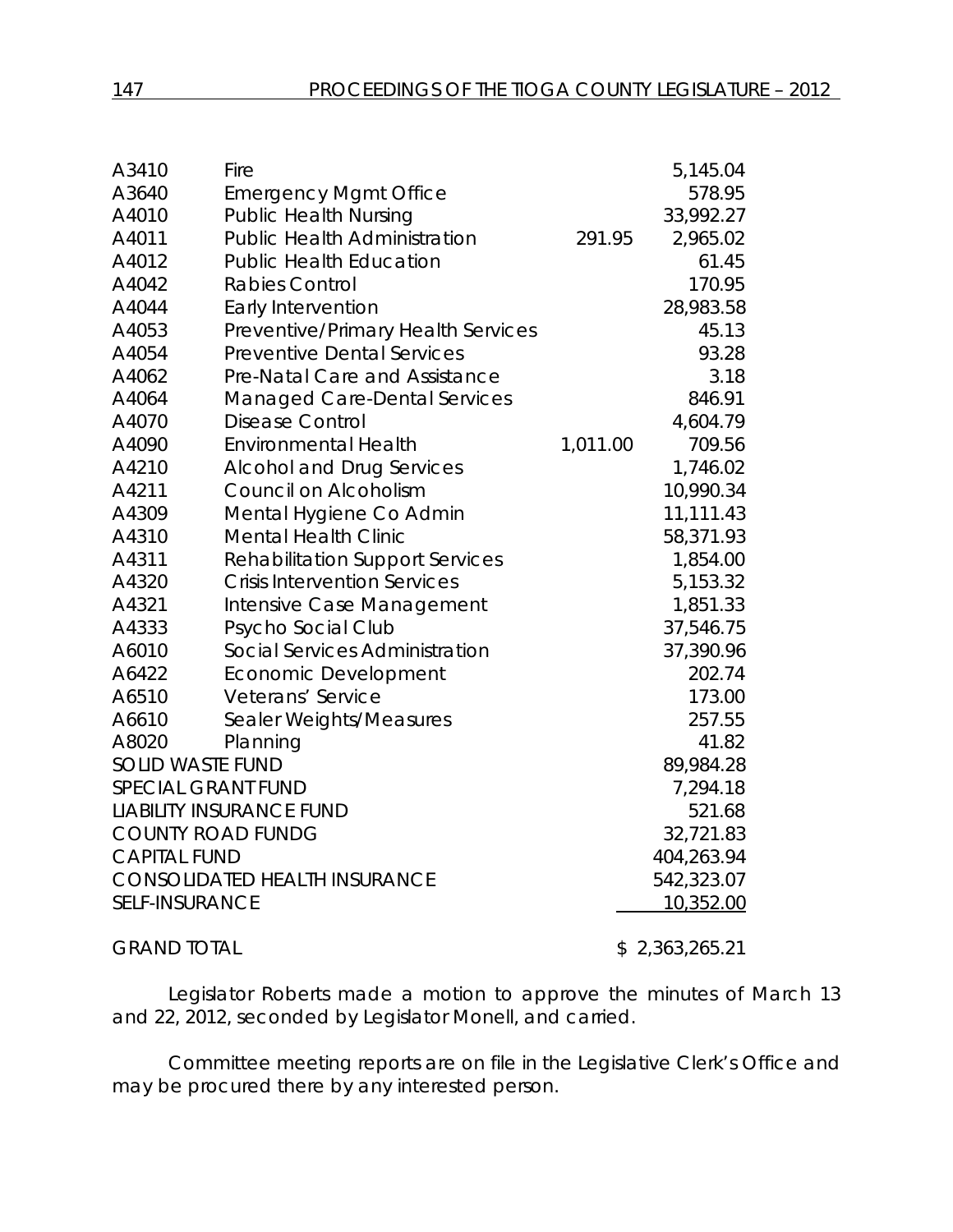Legislator Sauerbrey moved for the adoption of the following resolution, seconded by Legislator Monell.

REFERRED TO: LEGISLATIVE WORKSESSION

RESOLUTION NO. 101-12 *APPOINT FREEDOM OF INFORMATION OFFICER*

WHEREAS: The Tioga County Sheriff's Office handles a significant number of Freedom of Information requests; and

WHEREAS: Maureen Dougherty, Clerk of the Tioga County Legislature, is the Freedom of Information Officer for Tioga County with the County Attorney acting as Freedom of Information Officer in her absence; and

WHEREAS: Lieutenant Randy Kipling who was the designated Freedom of Information Officer for the Sheriff's Office has been assigned other duties; therefore be it

RESOLVED: That Lieutenant Paul C. Rhodes of the Tioga County Sheriff's Office be and hereby is appointed Freedom of Information Officer for Tioga County to handle the Freedom of Information requests received by the Tioga County Sheriff's Office; and be it further

RESOLVED: That in the event the Freedom of Information Officer makes a personal request for information, said request shall be reviewed by the County Attorney.

ROLL CALL VOTE

Yes – Legislators Sauerbrey, Standinger, Sullivan, Hollenbeck, Quinlan, Monell, Weston, and Roberts.

No – None.

Absent – Legislator Huttleston.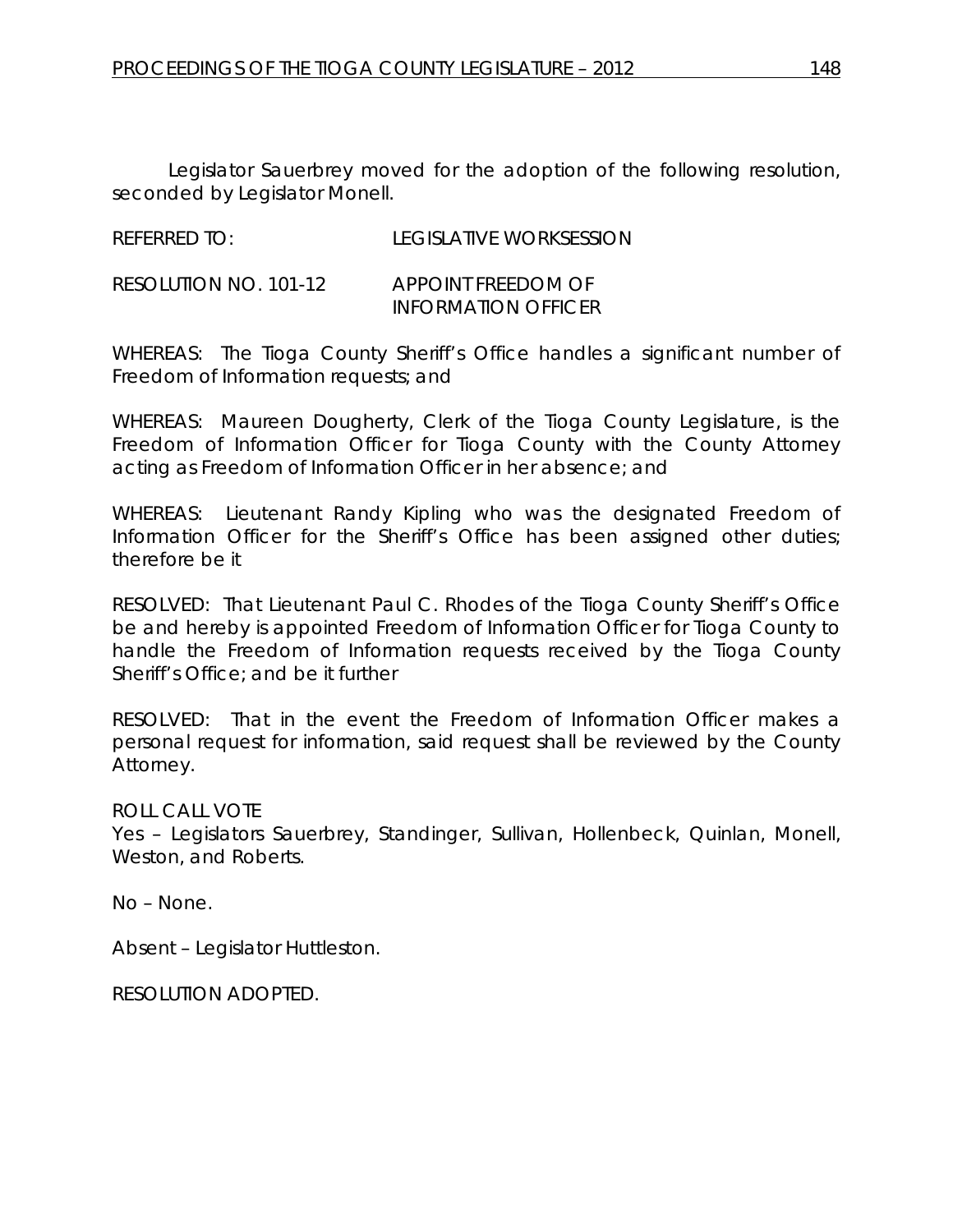Legislator Hollenbeck moved for the adoption of the following resolution, seconded by Legislator Monell.

REFERRED TO: HEALTH & HUMAN SERVICES COMMITTEE

RESOLUTION NO. 102-12 *RESOLUTION REAPPOINTING MEMBERS TO COMMUNITY SERVICES BOARD*

WHEREAS: Carolyn Galatzan's and Jennifer Berryman's appointments to the Community Services Board will expire on March 31, 2012; and

WHEREAS: The Community Services Board has recommended Ms. Galatzan's and Ms. Berryman's reappointments; and

WHEREAS: Section Article 41.11 (d) of the Mental Hygiene Law allows counties to determine the length of term of Community Services Board members; therefore be it

RESOLVED: That Ms. Galatzan and Ms. Berryman be reappointed to the Community Services Board, for terms starting April 1, 2012 and ending March 31, 2016.

ROLL CALL VOTE

Yes – Legislators Sauerbrey, Standinger, Sullivan, Hollenbeck, Quinlan, Monell, Weston, and Roberts.

No – None.

Absent – Legislator Huttleston.

RESOLUTION ADOPTED.

Legislator Roberts moved for the adoption of the following resolution, seconded by Legislator Sullivan.

REFERRED TO: PUBLIC WORKS

| RESOLUTION NO. 103-12 | AUTHORIZE THE COMMISSIONER OF   |
|-----------------------|---------------------------------|
|                       | PUBLIC WORKS TO PURCHASE BUCKET |
|                       | TRUCK AT AUCTION                |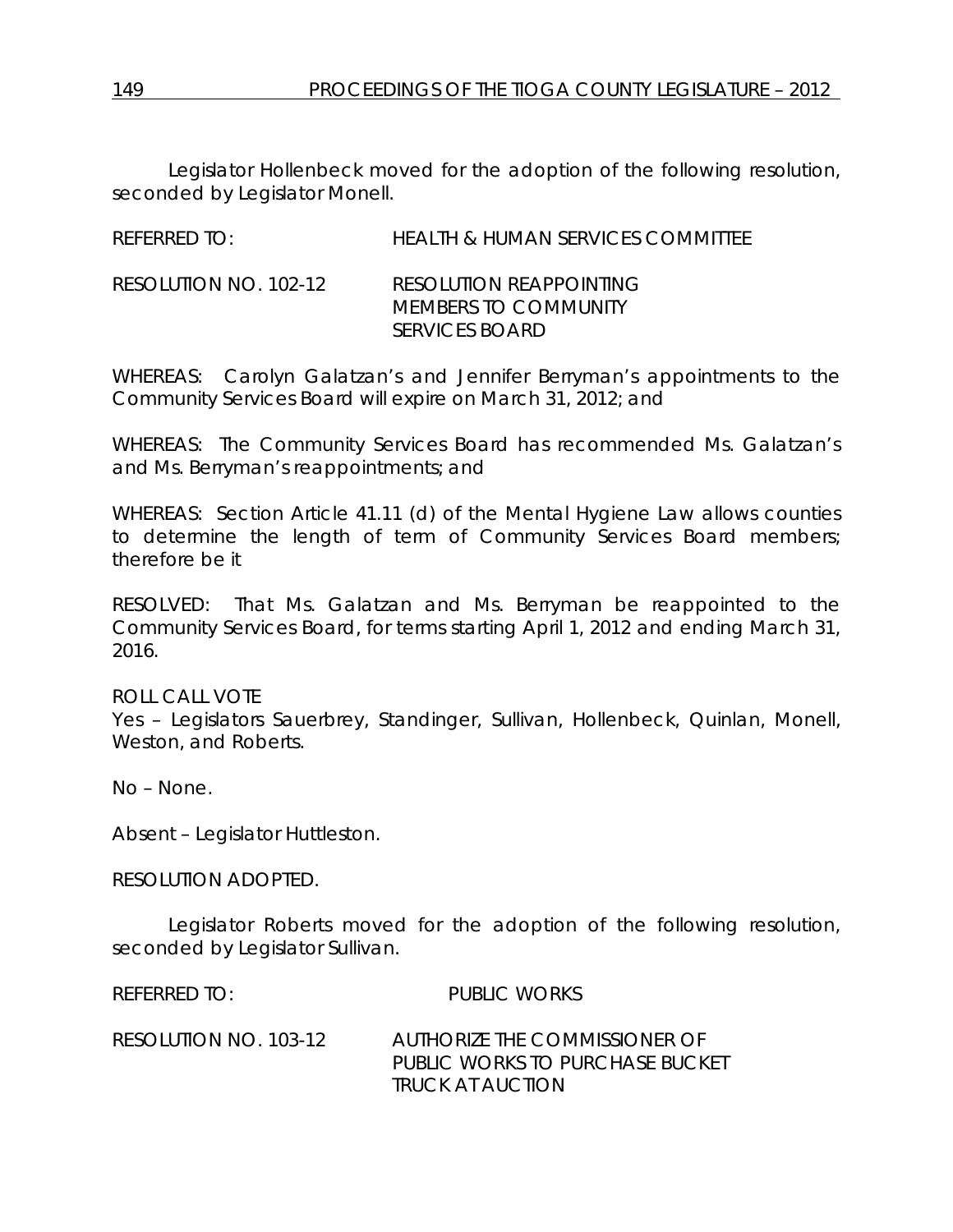WHEREAS: The Department of Public Works is in need of a bucket truck; and

WHEREAS: The Commissioner of Public Works has money in the budget to purchase a used bucket truck; and

WHEREAS: The best pricing for this particular piece of equipment has been found on the internet auction: and

WHEREAS: General Municipal Law allows purchase of used or second hand equipment without bidding only if you are purchasing from certain municipalities; and

WHEREAS: According to Tioga County Policy 23 VII C5 the Tioga County Legislature can use their discretion to allow the Department of Public Works to purchase the used Bucket Truck from an auction; therefore be it

RESOLVED: That the Tioga County Legislature waive the procedure of receiving quotes and deems it justifiable to purchase the bucket truck at auction if pricing is under \$20,000.

ROLL CALL VOTE

Yes – Legislators Sauerbrey, Standinger, Sullivan, Hollenbeck, Quinlan, Monell, Weston, and Roberts.

No – None.

Absent – Legislator Huttleston.

RESOLUTION ADOPTED.

Legislator Roberts moved for the adoption of the following resolution, seconded by Legislator Standinger.

REFERRED TO: PUBLIC WORKS RESOLUTION NO. 104-12 *AWARD INSPECTION SERVICES CONTRACT*

*MCFARLAND – JOHNSON ENGINEERS FOR INSPECTION SERVICES OF THE GASKILL RD BRIDGE OVER LITTLE NANTICOKE CREEK (BIN: 3335370)* 

WHEREAS: Tioga County bonded for a program for rehabilitation of various bridges within the County; and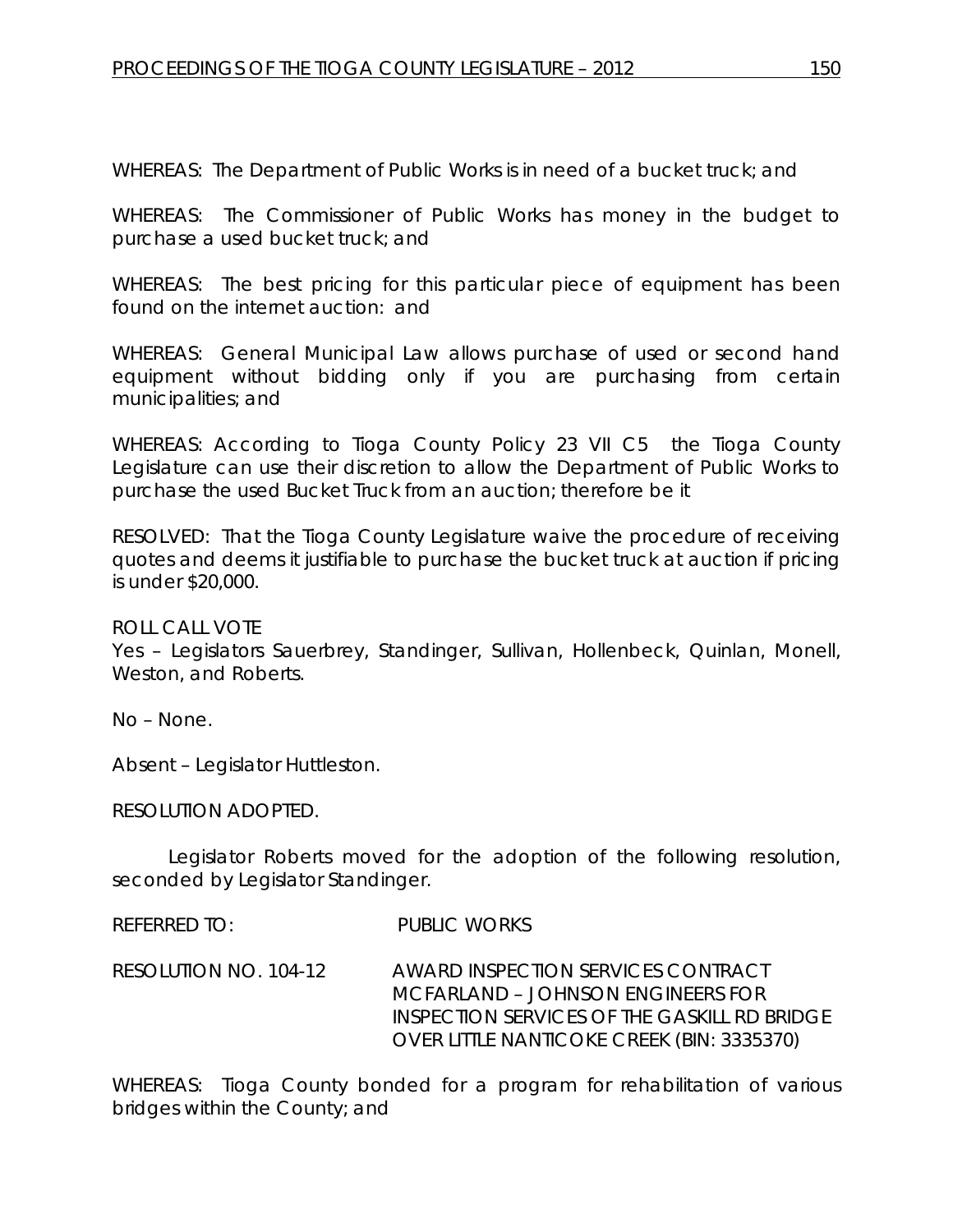WHEREAS: Funds are available for the Inspection of these bridges as part of the Bond Issue; and

WHEREAS: The Gaskill RD Bridge over Little Nanticoke Creek (BIN: 3335370) is one of the bridges in the program; and

WHEREAS: McFarland Johnson did the design phase for this bridge; and

WHEREAS: The Commissioner of Public Works received a proposal for the inspections services for the Gaskill Rd. Bridge Project BIN: 3335370 in the amount of \$174,362; therefore be it

RESOLVED: That the Tioga County Legislature award the inspection services contract to McFarland-Johnson Engineers, Binghamton, NY 13901 in the amount of \$174,362 to be paid out the Gaskill Rd. Bridge Account H2011.08.

ROLL CALL VOTE Yes – Legislators Sauerbrey, Standinger, Sullivan, Hollenbeck, Quinlan, Monell, Weston, and Roberts.

No – None.

Absent – Legislator Huttleston.

RESOLUTION ADOPTED.

Legislator Sullivan moved for the adoption of the following resolution, seconded by Legislator Sauerbrey.

REFERRED TO: ED&P COMMITTEE

RESOLUTION NO. 105-12 *AMEND RESOLUTION 244-11 RESOLUTION TO AUTHORIZE AWARD INCREASES FOR THE 2011 NYS OFFICE OF COMMUNITY RENEWAL AGRICULTURE AND COMMUNITY RELIEF GRANT PROGRAM - FARM OPERATIONS GRANT*

WHEREAS: Per resolution 244-11, the Tioga County Legislature authorized acceptance of the NYS Office of Community Renewal Agriculture and Community Relief Grant – Farm Operations for \$122,000; and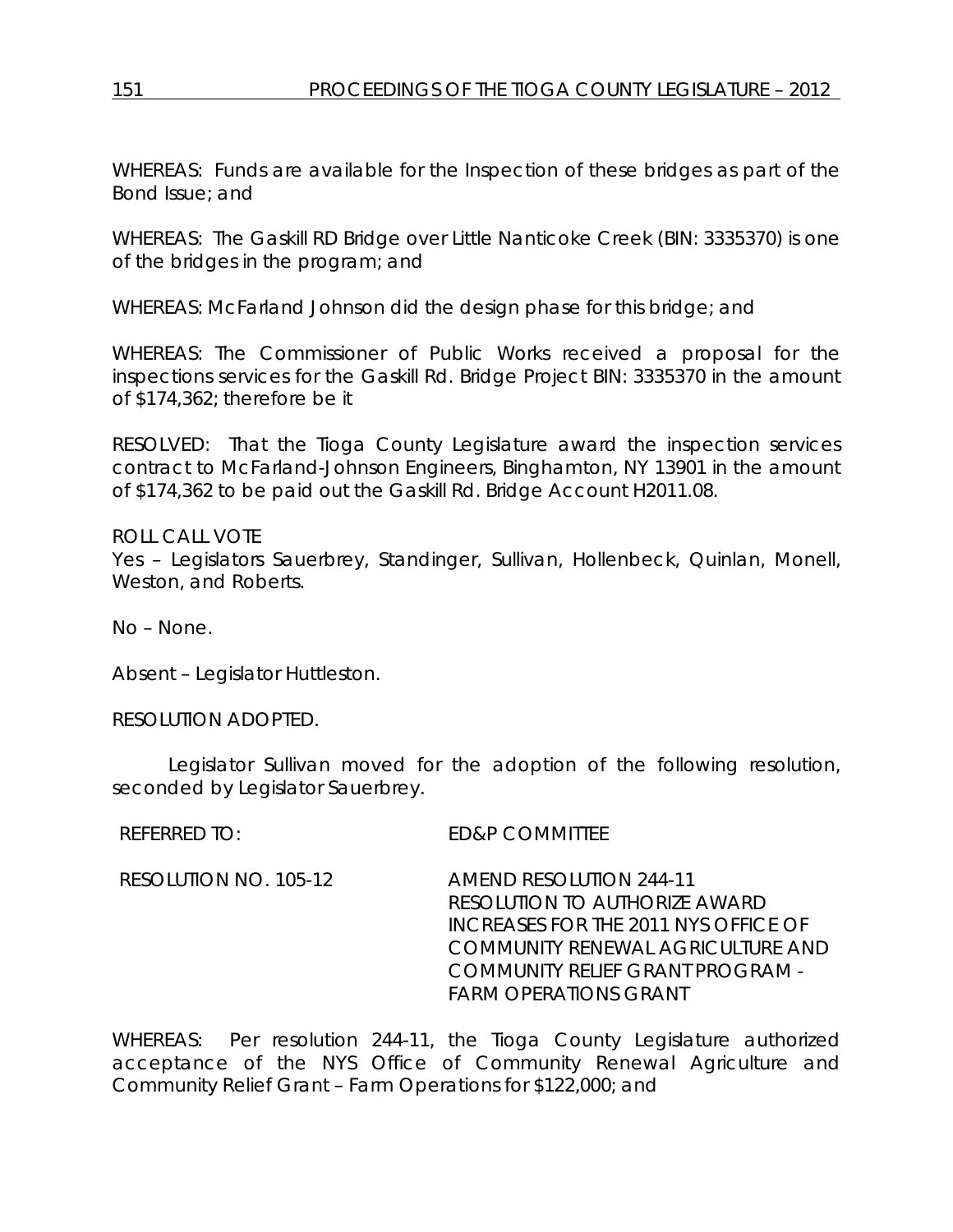WHEREAS: Since resolution 244-11, the initial amount actually received from NYS OCR was \$128,714.06, which went directly to the farm applicants; and

WHEREAS: NYS Department of Agriculture and Markets made a clerical error in one farm's application resulting in an additional \$26,750 being awarded to Tioga County in Round 1; and

WHEREAS: Additionally, NYS Office of Community Renewal has solicited and awarded grants for the same exact purpose under a Round 2 and Tioga County has been awarded \$89,143.70 for Round 2; and

WHEREAS: Tioga County is additionally eligible under this grant program up to 5% grant administration funds as well as 13% program delivery funds, and

WHEREAS: It is necessary to keep the dedicated accounts updated per resolution of the Tioga County Legislature; therefore be it

RESOLVED: That Resolution 244-11 be and is hereby amended that the Tioga County Legislature does hereby accept said grant funds in the total amount of \$244,607.76 plus grant administration and program delivery and that the funds be appropriated to the following accounts minus the initial \$122,000.00 that was already appropriated:

|  | From: CE4910.17 NYS OCR ACRF | \$122,607.76 |
|--|------------------------------|--------------|
|  |                              |              |

To: CE8688.40-487 NYS OCR ACRF Exp \$122,607.76

ROLL CALL VOTE

Yes – Legislators Sauerbrey, Standinger, Sullivan, Hollenbeck, Quinlan, Monell, Weston, and Roberts.

No – None.

Absent – Legislator Huttleston.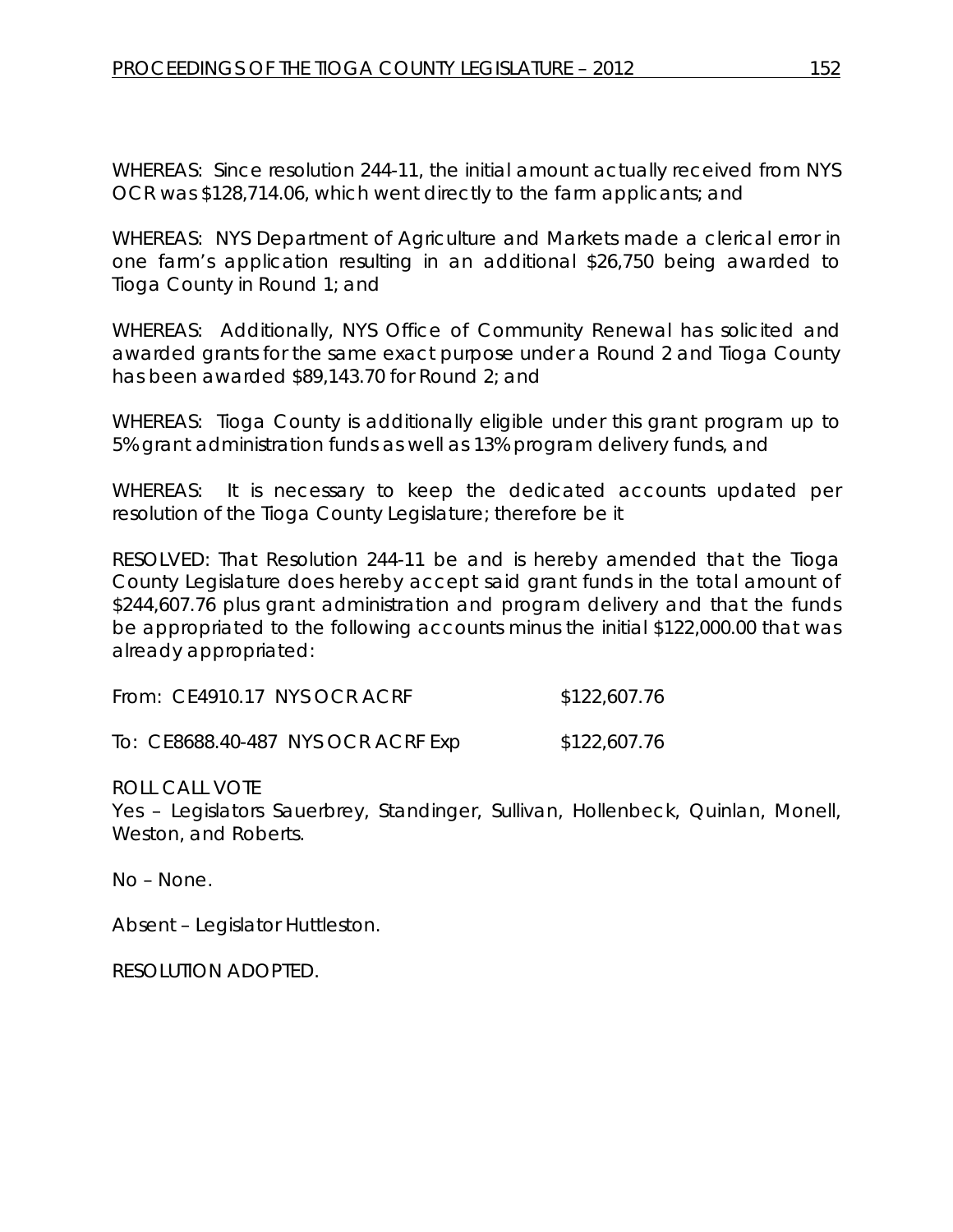Legislator Sauerbrey moved for the adoption of the following resolution, seconded by Legislator Standinger.

| $R$ FFFRRFD TO:       | PUBLIC SAFETY COMMITTEE                                                      |
|-----------------------|------------------------------------------------------------------------------|
| RESOLUTION NO. 106-12 | AUTHORIZE THE SUBMISSION OF GRANT<br>APPLICATIONS<br><b>SHERIFF'S OFFICE</b> |

WHEREAS: The NYS Office of Homeland Security has announced the FY '12 State Law Enforcement Terrorism Prevention Program (SLETPP) for Tioga County Law Enforcement; and

WHEREAS: Applications for these monies must be received no later than April 30, 2012; and

WHEREAS: County Policy #47 requires that a resolution be approved before any such grant applications are submitted; therefore be it

RESOLVED: That the Tioga County Sheriff's Office be authorized to submit the appropriate grant application for the purpose of securing this funding, and authorizes the Chair of the Legislature to sign such application.

ROLL CALL VOTE Yes – Legislators Sauerbrey, Standinger, Sullivan, Hollenbeck, Quinlan, Monell, Weston, and Roberts.

No – None.

Absent – Legislator Huttleston.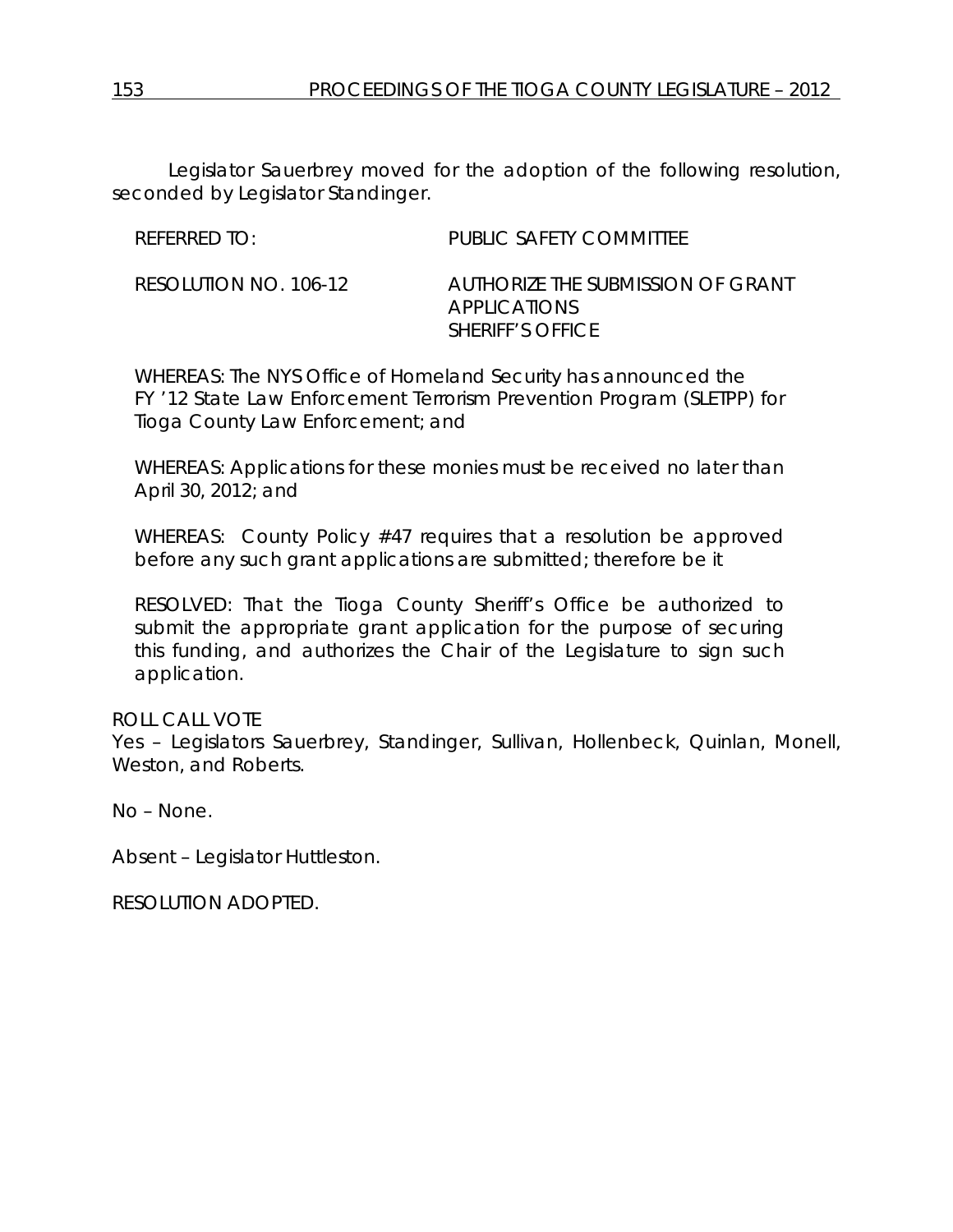Legislator Sauerbrey moved for the adoption of the following resolution, seconded by Legislator Standinger.

| REFERRED TO:          | PUBLIC SAFETY COMMITTEE     |
|-----------------------|-----------------------------|
| RESOLUTION NO. 107-12 | AUTHORIZE THE SUBMISSION OF |

# *HOMELAND SECURITY GRANT APPLICATION EMERGENCY MANAGEMENT*

WHEREAS: The Office of Homeland Security will be issuing a grant to the Tioga County Office of Emergency Management. The grant will be used for the purchase of equipment to strengthen the command and control function of the County; and

WHEREAS: The Tioga County Emergency Management Office has a 30 day period to submit an application after the allocation of funds by state has been issued; and

WHEREAS: Tioga County protocol is to seek permission prior to submitting said application; therefore be it

RESOLVED: That the Tioga County Emergency Management Office apply for this grant.

ROLL CALL VOTE

Yes – Legislators Sauerbrey, Standinger, Sullivan, Hollenbeck, Quinlan, Monell, Weston, and Roberts.

No – None.

Absent – Legislator Huttleston.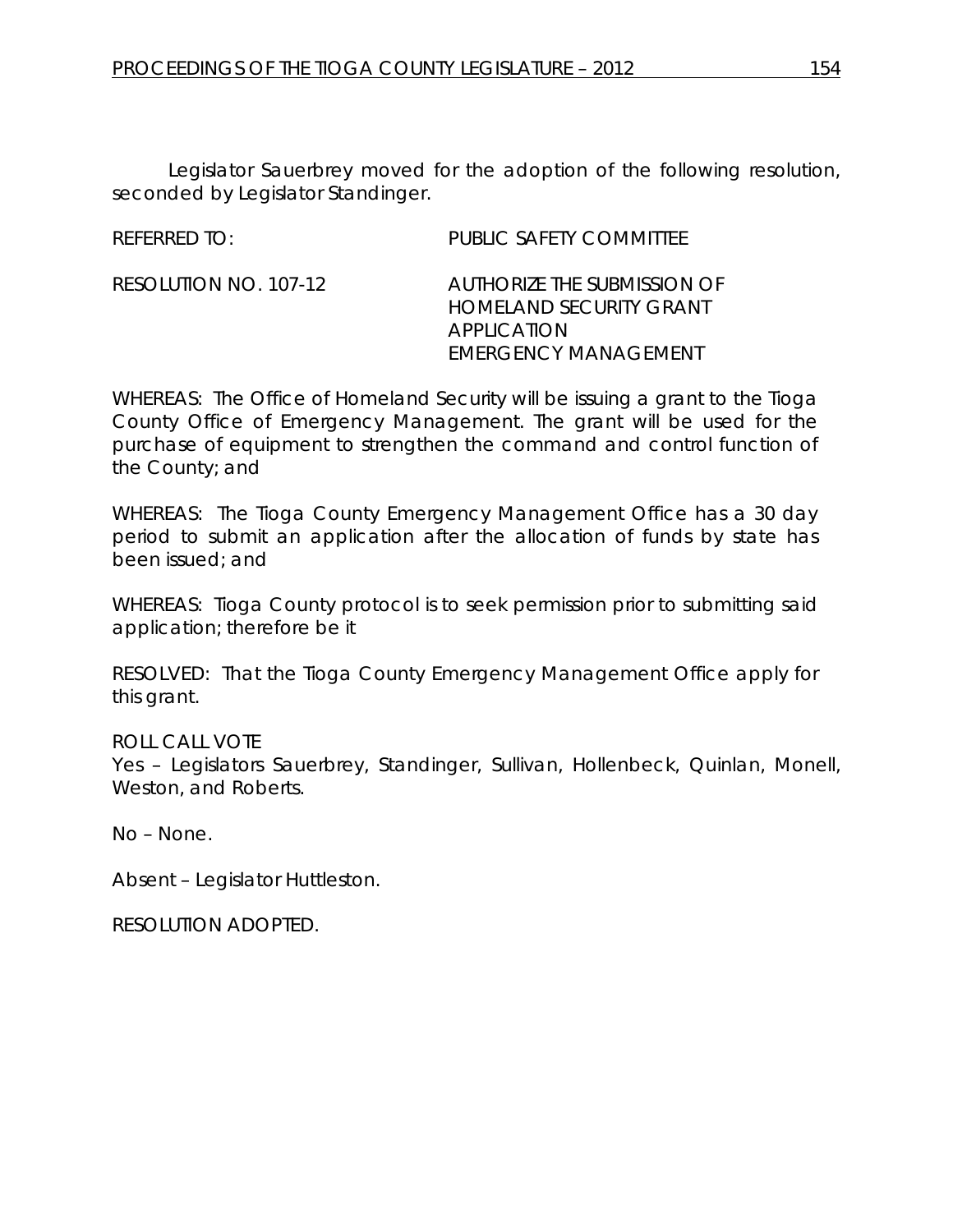Legislator Sullivan moved for the adoption of the following resolution, seconded by Legislator Standinger.

REFERRED TO: FINANCE/LEGAL COMMITTEE

RESOLUTION NO. 108–12 *AUTHORIZE EXECUTION OF TASK ORDER WITH CAMP, DRESSER AND MCKEE INC. TO ASSIST COUNTY IN PREPARATION OF DOCUMENTS RELATED TO NYS CDBG DISASTER RECOVERY GRANT*

WHEREAS: The U.S. Congress has appropriated \$400 million to the U.S. Department of Housing and Urban Development (HUD) for the Community Development Block Grant Disaster Recovery (CDBG DR), of which New York State will receive \$93.2 million to assist Tioga County and other NYS Counties in disaster recovery efforts; and

WHEREAS: No less than 80% of said funds are committed to Tioga, Broome, Greene, Schoharie and Orange Counties; and

WHEREAS: The NYS Office of Community Renewal will oversee the allocation of the grant monies to the NYS Counties; and

WHEREAS: Tioga County, in partnership with their local municipalities impacted by Tropical Storm Lee, must submit a Needs Assessment and other documentation in order to be eligible for the grant monies; and

WHEREAS: Camp, Dresser and McKee Inc. (CDM) was previously awarded the contract for Tioga County Disaster Recovery, which included technical assistance in applying for CDBG grant monies; therefore be it

RESOLVED: That the Chair of the Tioga County Legislature is authorized to execute a Task Order with CDM to provide to Tioga County all assistance necessary to process the Needs Assessment and any other documents that may be required in the future to obtain the aforesaid grant monies for Tioga County.

### ROLL CALL VOTE

Yes – Legislators Sauerbrey, Standinger, Sullivan, Hollenbeck, Quinlan, Monell, Weston, and Roberts.

No – None.

Absent – Legislator Huttleston.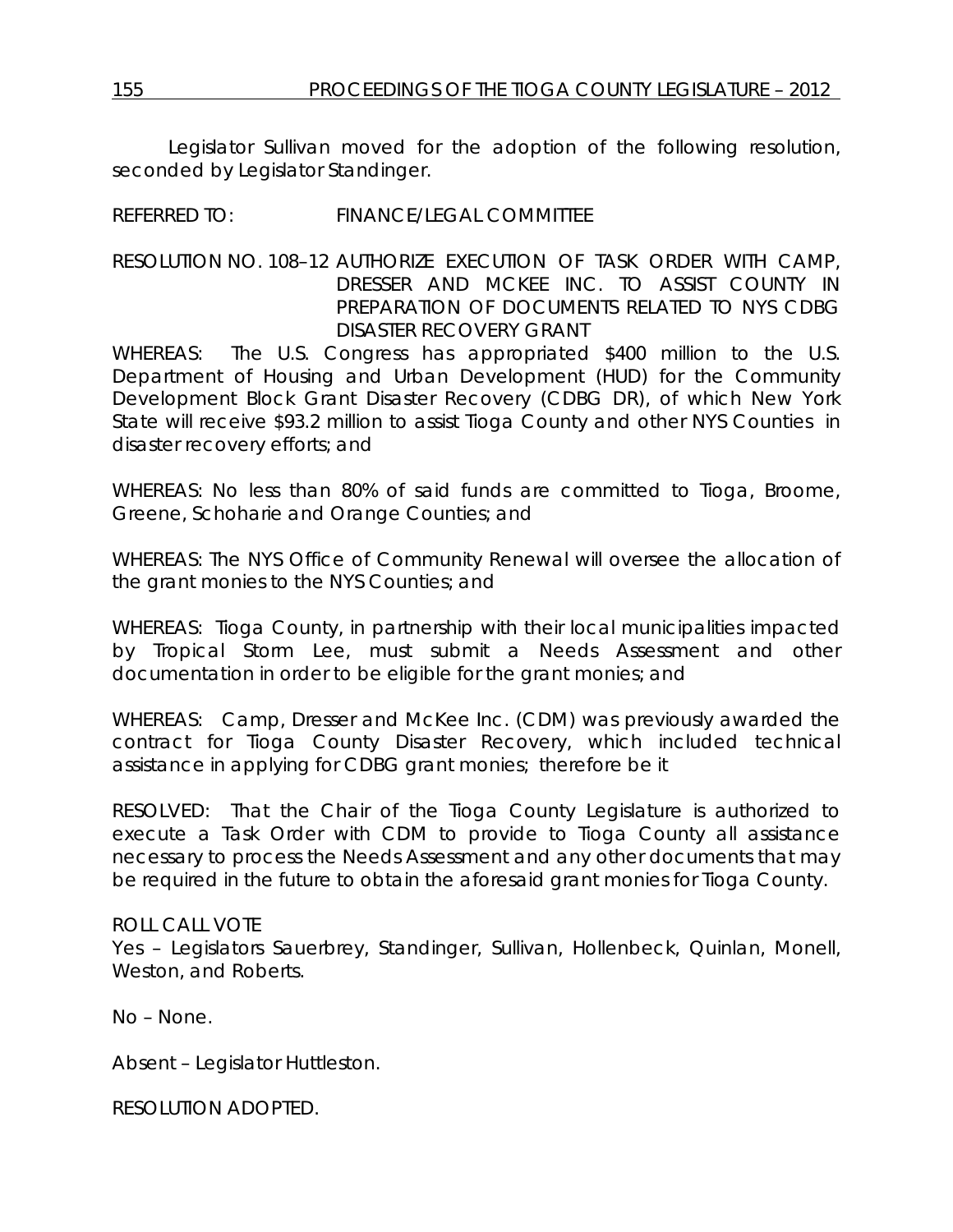Legislator Sullivan moved for the adoption of the following resolution, seconded by Legislator Standinger.

# REFERRED TO: FINANCE/LEGAL COMMITTEE

## RESOLUTION NO. 109–12 *AUTHORIZE EXECUTION OF DOCUMENTS RELATED TO CDBG DISASTER RECOVERY GRANT*

WHEREAS: The U.S. Congress has appropriated \$400 million to the U.S. Department of Housing and Urban Development (HUD) for the Community Development Block Grant Disaster Recovery (CDBG DR), of which New York State will receive \$93.2 million to assist Tioga County and other NYS Counties in disaster recovery efforts; and

WHEREAS: No less than 80% of said funds are committed to Tioga, Broome, Greene, Schoharie and Orange Counties; and

WHEREAS: The NYS Office of Community Renewal will oversee the allocation of the grant monies to the NYS Counties; and

WHEREAS: Tioga County, in partnership with their local municipalities impacted by Tropical Storm Lee, must submit a Needs Assessment and other documentation in order to be eligible for the grant monies; therefore be it

RESOLVED: That the Chair of the Tioga County Legislature is authorized to execute the Needs Assessment and any other documents that may be required in the future to obtain the aforesaid grant monies for Tioga County.

# ROLL CALL VOTE

Yes – Legislators Sauerbrey, Standinger, Sullivan, Hollenbeck, Quinlan, Monell, Weston, and Roberts.

No – None.

Absent – Legislator Huttleston.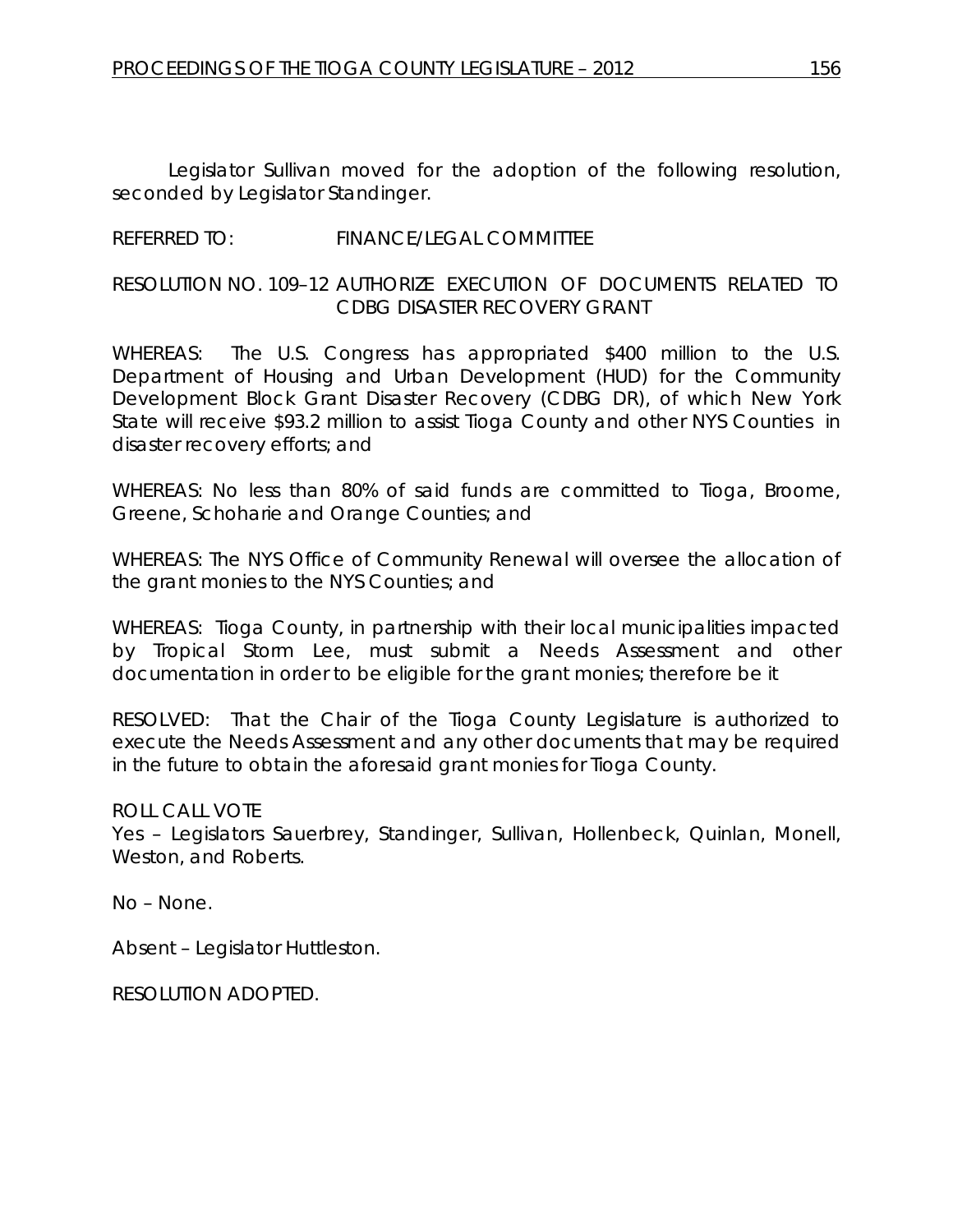Legislator Sauerbrey moved for the adoption of the following resolution, seconded by Legislator Standinger.

# REFERRED TO: FINANCE/LEGAL COMMITTEE

RESOLUTION NO. 110–12 *AMEND POLICY 40 PERMIT REQUIRED CONFINED SPACE (PRCS) "NO ENTRY" POLICY*

WHEREAS: Policy 40 must be amended to comply with OSHA requirements pertaining to confined spaces; therefore be it

RESOLVED: That Policy 40 is hereby amended in its entirety to provide as follows:

# **Tioga County Policy 40 Permit Required Confined Space (PRCS) "No Entry" Policy**

Tioga County is committed to providing a safe and healthful workplace for its employees. In compliance with PESH (OSHA) Confined Space Standard, CFR 29, 1910.146 a survey of all Tioga County spaces was conducted in January 2012 to identify Permit Required Confined Spaces (PRCS). As a result of the survey, PRCS spaces were identified and a "no entry" policy was developed to protect County employees, contract employees and the public from hazards identified in the survey.

A confined space is defined by OSHA as a space that:

- If Is large enough and so configured that an employee can bodily enter and perform assigned work; and
- $\triangleright$  Has limited or restricted means for entry or exit (for example tanks, vessels, silos, storage bins, hoppers, vaults, and pits are spaces that may have limited means of entry); and
- $\triangleright$  Is not designated for continuous employee occupancy.

A permit-required confined space (permit space) is a confined space that has one or more of the following characteristics:

- $\triangleright$  Contains or has a potential to contain a hazardous atmosphere;
- $\triangleright$  Contains a material that has the potential for engulfing an entrant;
- Has an internal configuration such that an entrant could be trapped or asphyxiated by inwardly converging walls or by a floor which slopes downward and tapers to a smaller cross-section; or
- > Contains any other recognized serious safety or health hazard.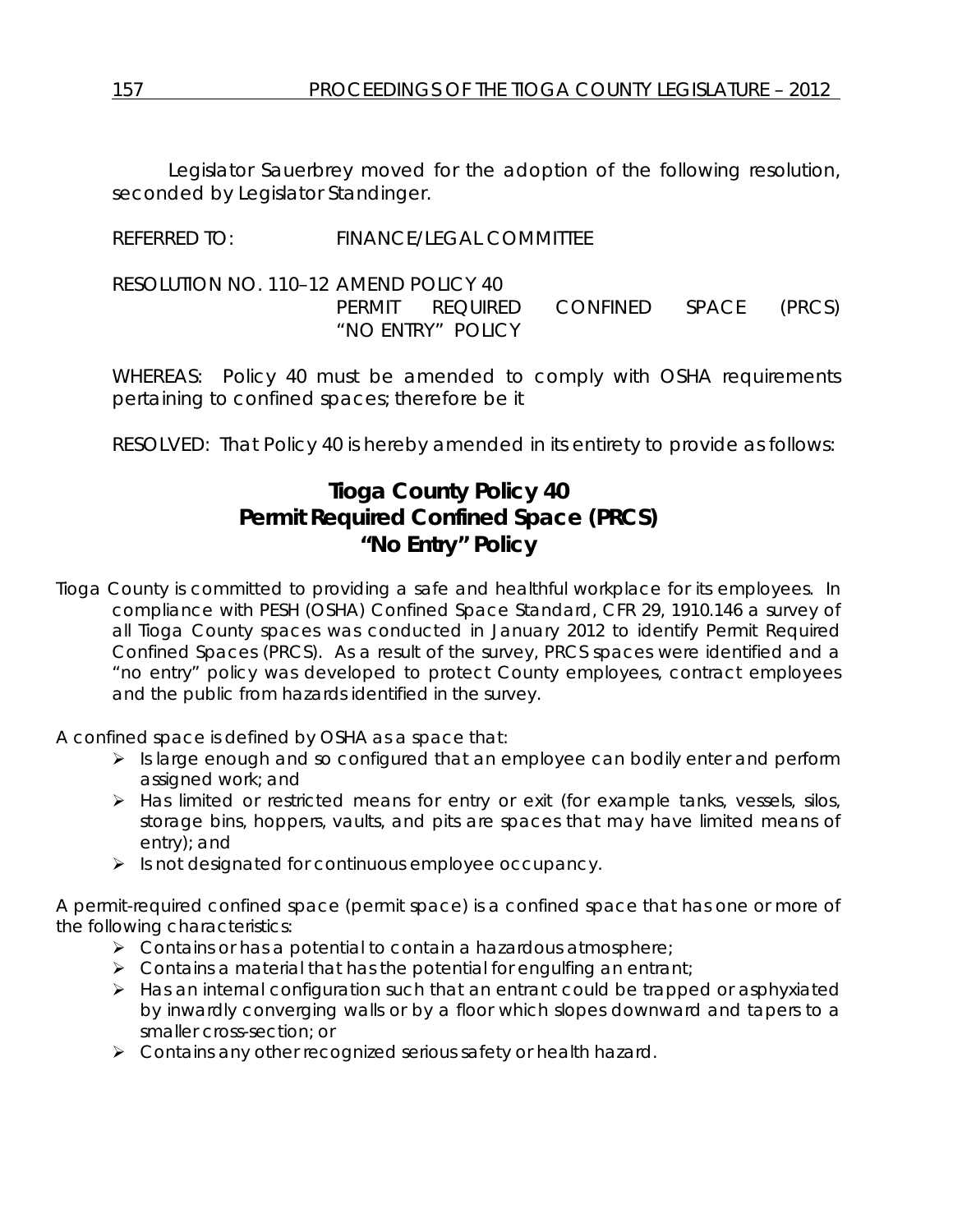An evaluation of our workplace(s) has revealed that permit-required confined spaces are present. The specific location and the hazards within the permit spaces are described in the table below:

| PERMIT SPACE NAME     | <b>LOCATION</b>           | HAZARDS INSIDE THE SPACE |
|-----------------------|---------------------------|--------------------------|
| Diesel Fuel Tank      | <b>Highway Dept</b>       | Chemical and atmospheric |
|                       | Garage Parking lot        |                          |
|                       |                           |                          |
| Hot Water Holding     | <b>Public Safety Bldg</b> | Burn and electrocution   |
| Tank $#1$             | Workshop                  |                          |
|                       |                           |                          |
| <b>Hot Water Tank</b> | Public Safety Bldg        | Burn and electrocution   |
| Holding $#2$          | Workshop                  |                          |
|                       |                           |                          |
| Sewer Manhole #1      | Public Safety Bldg        | atmospheric              |
|                       | Jail Main Hallway         |                          |
| Sewer Manhole #2      |                           |                          |

Because of the potential risks and dangers associated with permit space entry, **OUR EMPLOYEES ARE NOT ALLOWED TO ENTER ANY PERMIT-REQUIRED CONFINED SPACES.**

To prevent unauthorized entry, the spaces have been locked, or otherwise secured, and "Danger – Permit-Required Confined Space. Do Not Enter" signs similar to the sign depicted below have been posted on or near the permit space entry way(s).



In addition to the permit spaces identified in the table above, there may be other non-permit confined spaces at some of our workplaces. Whenever there are changes in the use or configuration of a non-permit confined space that might increase the hazards to entrants, the spaces must be reevaluated by a qualified person (e.g. the safety officer) and, if necessary, reclassified as a permit-required confined space.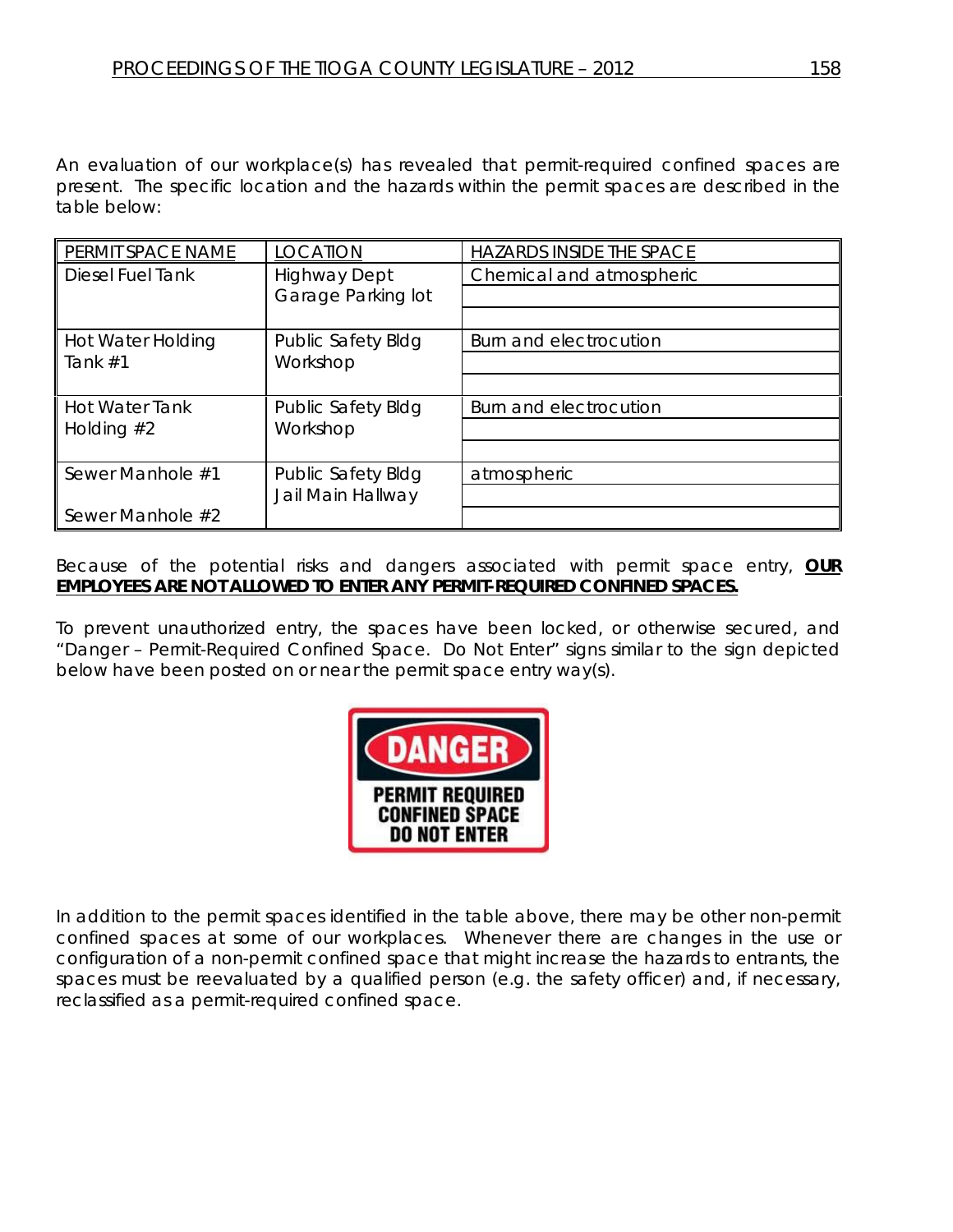If entry into a permit space becomes necessary, a qualified contractor(s) will be hired to perform the entry. The contactor(s) must be informed of the following:

- $\triangleright$  That permit spaces are present;
- $\triangleright$  Our experiences with and the specific hazards known to be present in the permitspace(s) the contractor(s) will enter;
- > That entry into the permit space must be done in compliance with the OSHA Permitrequired Confined Space Standard 29 CFR 1910.146; and
- $\triangleright$  The precautions and procedures that our staff will take during contractor entry to protect persons working in or near the permit space.

If employees belonging to more than one contractor will simultaneously enter our permit spaces, the entry operations must be coordinated by a qualified person (e.g. the contractor safety coordinator) to ensure the safety of all the entrants.

At the conclusion of entry operations, access to the permit space must be secured and the contractor(s) must be debriefed by a qualified person (e.g. the County Safety Officer) regarding the entry procedures followed and any unforeseen hazards confronted or created during the entry operations which may impact the safety of future entry operations.

If you have any questions regarding this policy, or if you feel that other permit spaces are present at our workplace(s) that have not been identified or evaluated, please contact the County Safety Officer.

ROLL CALL VOTE Yes – Legislators Sauerbrey, Standinger, Sullivan, Hollenbeck, Quinlan, Monell, Weston, and Roberts.

No – None.

Absent – Legislator Huttleston.

RESOLUTION ADOPTED.

Legislator Sauerbrey moved for the adoption of the following resolution, seconded by Legislator Sullivan.

REFERRED TO: FINANCE/LEGAL COMMITTEE

RESOLUTION NO. 111–12 *AMEND POLICY 50 POLICY REGARDING NOTICE TO TAXPAYERS IN FORECLOSURE MATTERS*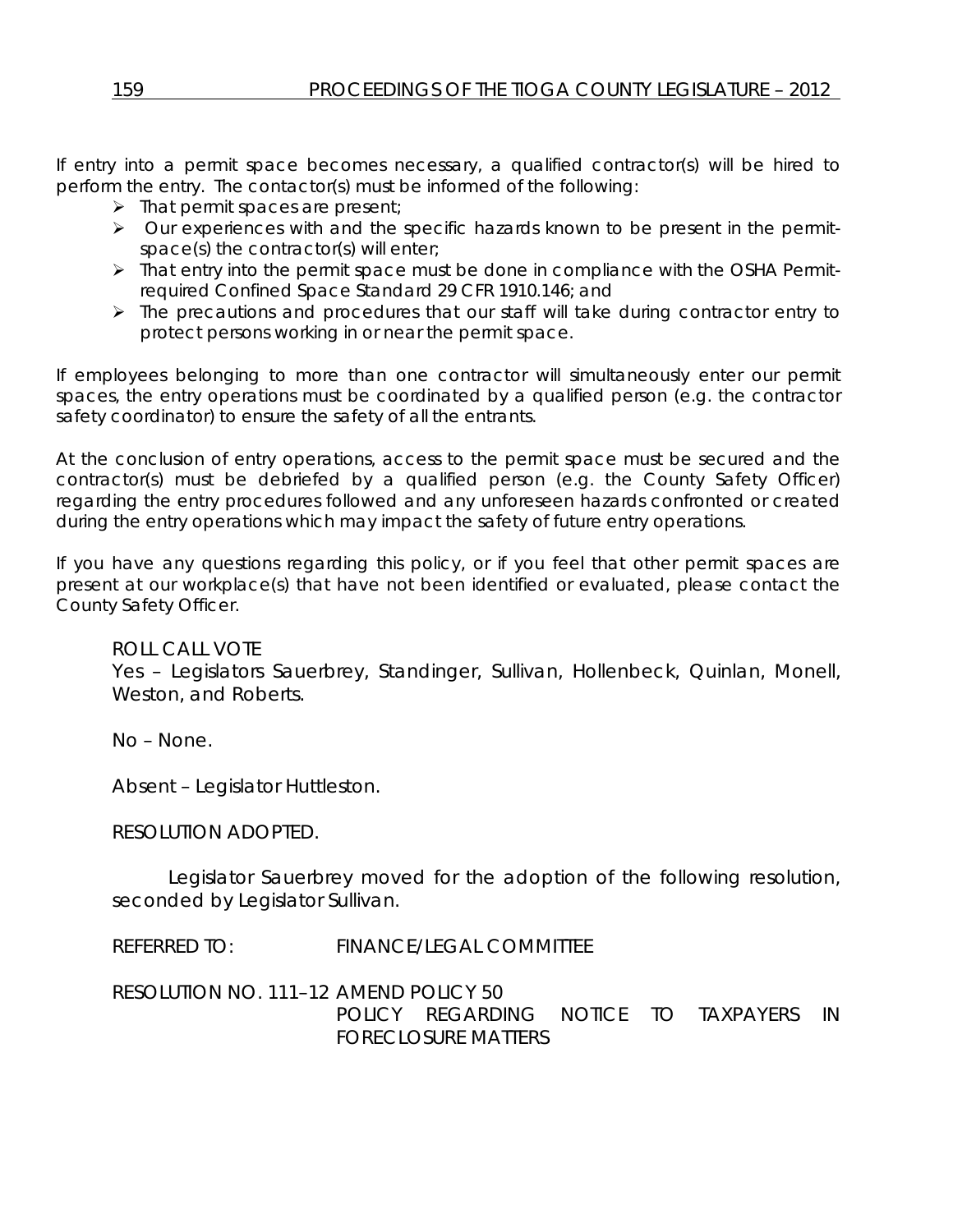WHEREAS: Policy 50, Article II should be amended to give the Treasurer more flexibility in reconveying property to former owners after entry of a foreclosure judgement; therefore be it

RESOLVED: That Policy 50, Article II. Sale to former owner(s) under certain, limited circumstances is hereby amended to provide as follows:

### **II. Sale to former owner(s) under certain, limited circumstances:**

The County Treasurer is authorized and empowered to sell foreclosure acquired property back to its immediate former owner(s) within thirty days of the Treasurer's receipt of the County Court's notice of entry of judgment of a foreclosure under the following limited circumstances:

- 1. No other lien holders had an interest in the real property prior to foreclosure, which interest was foreclosed as a result of the judgment.
- 2. The sale back to the former owner(s) is in the best financial interest of the County.

Payment shall be by means of United States currency, a certified check or a bank check and shall include all delinquent taxes, all current year's taxes, all statutory penalties and interest and fees, plus an additional penalty of 20% of the total of the aforesaid items. The County Treasurer is authorized and empowered to accept such an offer and shall cause to be prepared such documents as the County Attorney deems necessary to reconvey the same to the prior owner(s) without an enabling resolution for each such act. He shall notify the Legislature immediately of any such offer and sale upon the closing thereof.

And be it further

RESOLVED: That the remainder of Policy 50 shall remain in full force and effect.

### ROLL CALL VOTE

Yes – Legislators Sauerbrey, Standinger, Sullivan, Hollenbeck, Quinlan, Monell, Weston, and Roberts.

No – None.

Absent – Legislator Huttleston.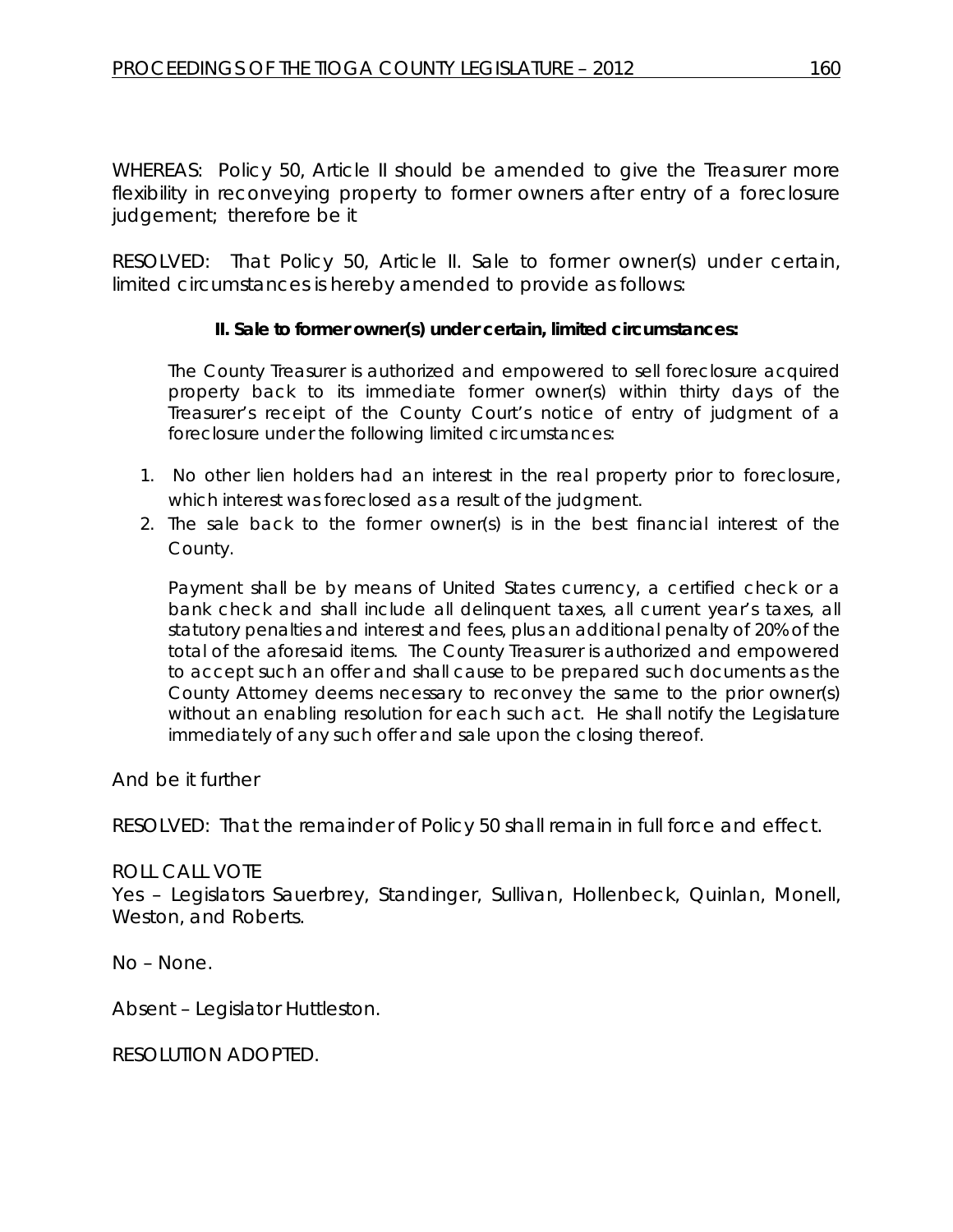161 PROCEEDINGS OF THE TIOGA COUNTY LEGISLATURE – 2012

Legislator Sauerbrey moved for the adoption of the following resolution, seconded by Legislator Sullivan.

REFERRED TO: PERSONNEL COMMITTEE

RESOLUTION NO. 112–12 *AUTHORIZE CONTRACT WITH EBS-RMSCO, INC – MEDICARE PART D DRUG SUBSIDY*

WHEREAS: Medicare-eligible beneficiaries may purchase prescription drug coverage through a Medicare Part D Plan; and

WHEREAS: An employer who provides prescription drug coverage to Medicare eligible employees, retirees, and/or their spouses must disclose to them whether or not the benefit provided is "at least as good" as the Medicare coverage, referred to as creditable coverage notice; and

WHEREAS: Plan sponsors who offer postretirement drug coverage to their qualified covered retirees may be eligible to receive a 28% tax-free subsidy of allowable drug costs for those retirees who do not elect to receive prescription benefits under a Medicare Part D Plan; and

WHEREAS: It is necessary to complete an actuarial attestation to determine that the participants in the Tioga County Consolidated Municipal Health Insurance Program (TCCMHIP) provide drug coverage which meets the actuarial equivalence test in order to determine if the retiree prescription coverage is "at least as good" as the Medicare coverage and to determine if the TCCMHIP participants are eligible to apply for the subsidy for the 2013 Plan Year, January 1, 2013 through December 31, 2013; and

WHEREAS: Creditable coverage notices must be provided to all Part D eligible participants no later than October 15, 2012 and the deadline to file for the 2013 Plan Year subsidy is October 2, 2012; and

WHEREAS: EBS-RMSCO, Inc. has performed this actuarial attestation each year since 2005 and is available to perform the actuarial attestation and necessary testing again in 2012 for the 2013 Plan Year; therefore be it

RESOLVED: That the Tioga County Legislature authorizes the Chair of the Legislature to sign a contract with EBS-RMSCO, Inc., subject to review by the County Attorney, to provide the necessary actuarial services for creditable coverage and the 28% tax-free subsidy related to Medicare Part D for the 2013 Plan Year at a cost of \$4,100 to be paid for out of the TCCMHIP Fund.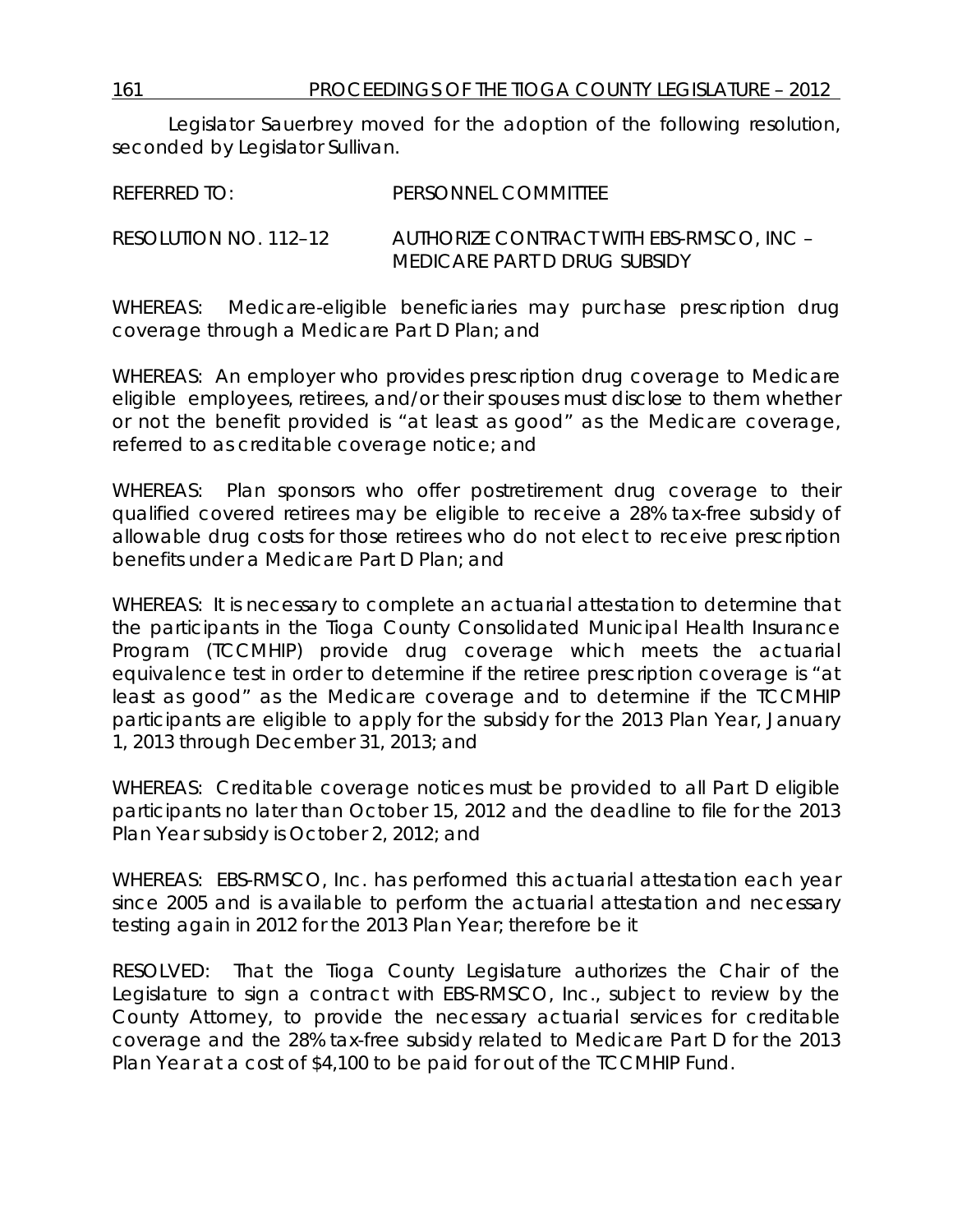ROLL CALL VOTE

Yes – Legislators Sauerbrey, Standinger, Sullivan, Hollenbeck, Quinlan, Monell, Weston, and Roberts.

No – None.

Absent – Legislator Huttleston.

RESOLUTION ADOPTED.

Legislator Hollenbeck moved for the adoption of the following resolution, seconded by Legislator Standinger.

| REFERRED TO:          | HEALTH & HUMAN SERVICES COMMITTEE<br>PERSONNEL COMMITTEE                             |
|-----------------------|--------------------------------------------------------------------------------------|
| RESOLUTION NO. 113-12 | AUTHORIZE CONTRACTS WITH RURAL HEALTH<br>NETWORK TO HOST AMERICORPS<br>PUBLIC HEALTH |

WHEREAS: Tioga County Health Department (TCHD) has been provided an opportunity to host an AmeriCorps member through the Rural Health Network for 900 hours in 2012; and

WHEREAS: TCHD is developing a workplan with the Rural Health Network for the AmeriCorps member to work in the Diagnostic & Treatment Clinic assisting both TCHD and clients; and

WHEREAS: The AmeriCorps program has a nominal "host agency fee" to offset the costs for Rural Health Network to administer the program; and

WHEREAS: TCHD included the "host agency fee" of \$2,750 in its 2012 budget; and

WHEREAS: The AmeriCorps program is unique in that it is both a quasi-internship and quasi-contractual position as defined in County Policies 46 & 56; and

WHEREAS: TCHD may be provided additional opportunities of AmeriCorps members in the future; and

WHEREAS: Legislative approval is required to be authorized to enter into contracts per Policy 46; therefore be it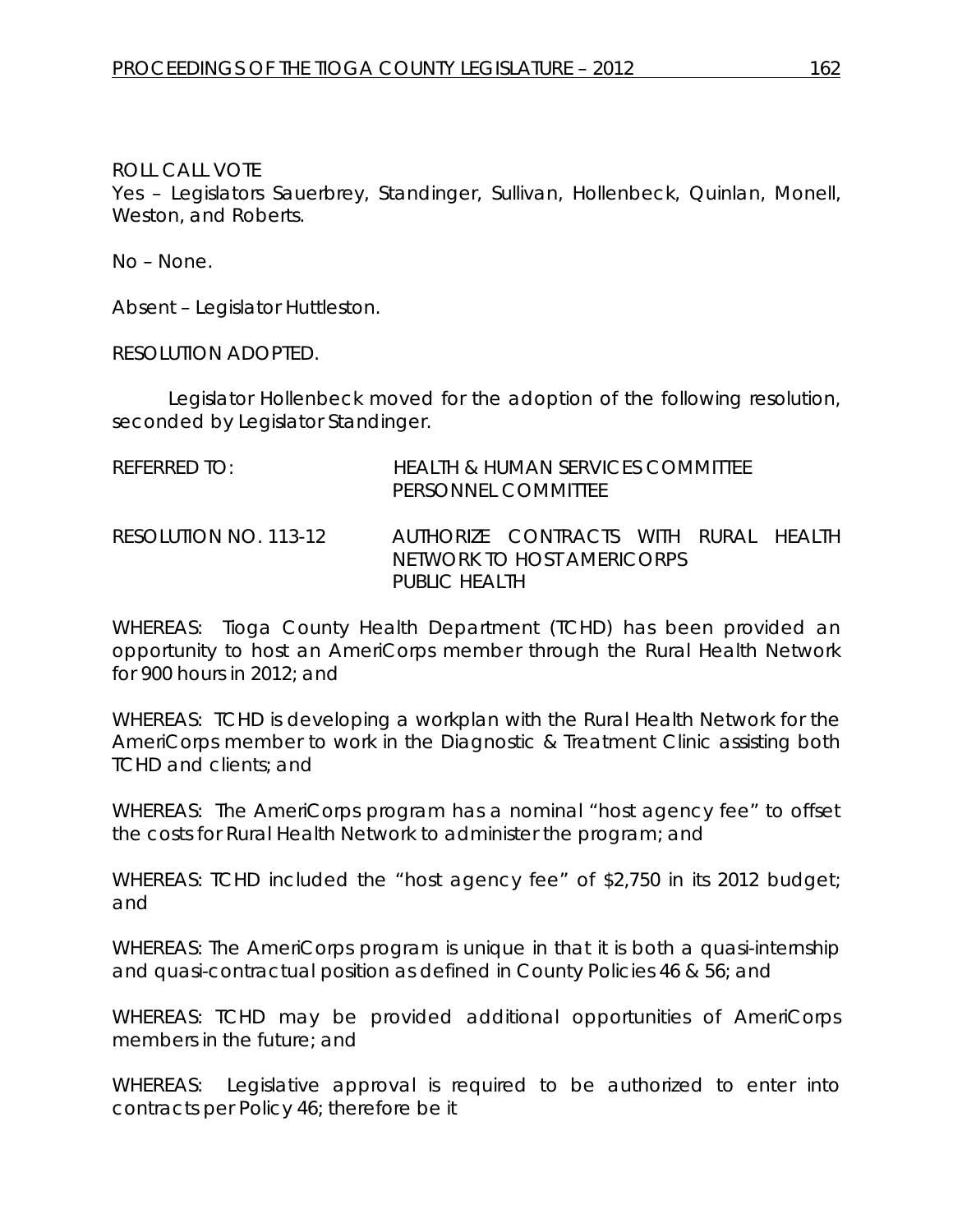RESOLVED: That TCHD is authorized to enter into contract with Rural Health Network for an AmeriCorps member effective April 11, 2012; and be it further

RESOLVED: That TCHD is authorized to enter into future contracts with Rural Health Network for AmeriCorps members.

ROLL CALL VOTE Yes – Legislators Sauerbrey, Standinger, Sullivan, Hollenbeck, Quinlan, Monell, Weston, and Roberts.

No – None.

Absent – Legislator Huttleston.

RESOLUTION ADOPTED.

Legislator Hollenbeck moved for the adoption of the following resolution, seconded by Legislator Sullivan.

| REFERRED TO:          | HEALTH & HUMAN SERVICES<br>PERSONNEL COMMITTEES             |
|-----------------------|-------------------------------------------------------------|
| RESOLUTION NO. 114-12 | RECLASSIEY VACANT PUBLIC HEALTH SANITARIAN<br>PUBLIC HEALTH |

WHEREAS: David Rolls retired effective March 2, 2012, creating a Public Health Sanitarian vacancy; and

WHEREAS: The Public Health Director has reviewed such vacancy and decided, at this time, to decrease the level of responsibility of the position; and

WHEREAS: In order to appropriately represent these decreased responsibilities, the Public Health Director is desirous of reclassifying the position of Public Health Sanitarian, salary grade IX (\$34,047) to Public Health Technician, salary grade VII(\$30,511); and

WHEREAS: The Personnel/Civil Service Department has reviewed the job duties and determined the appropriate title shall be Public Health Technician; therefore be it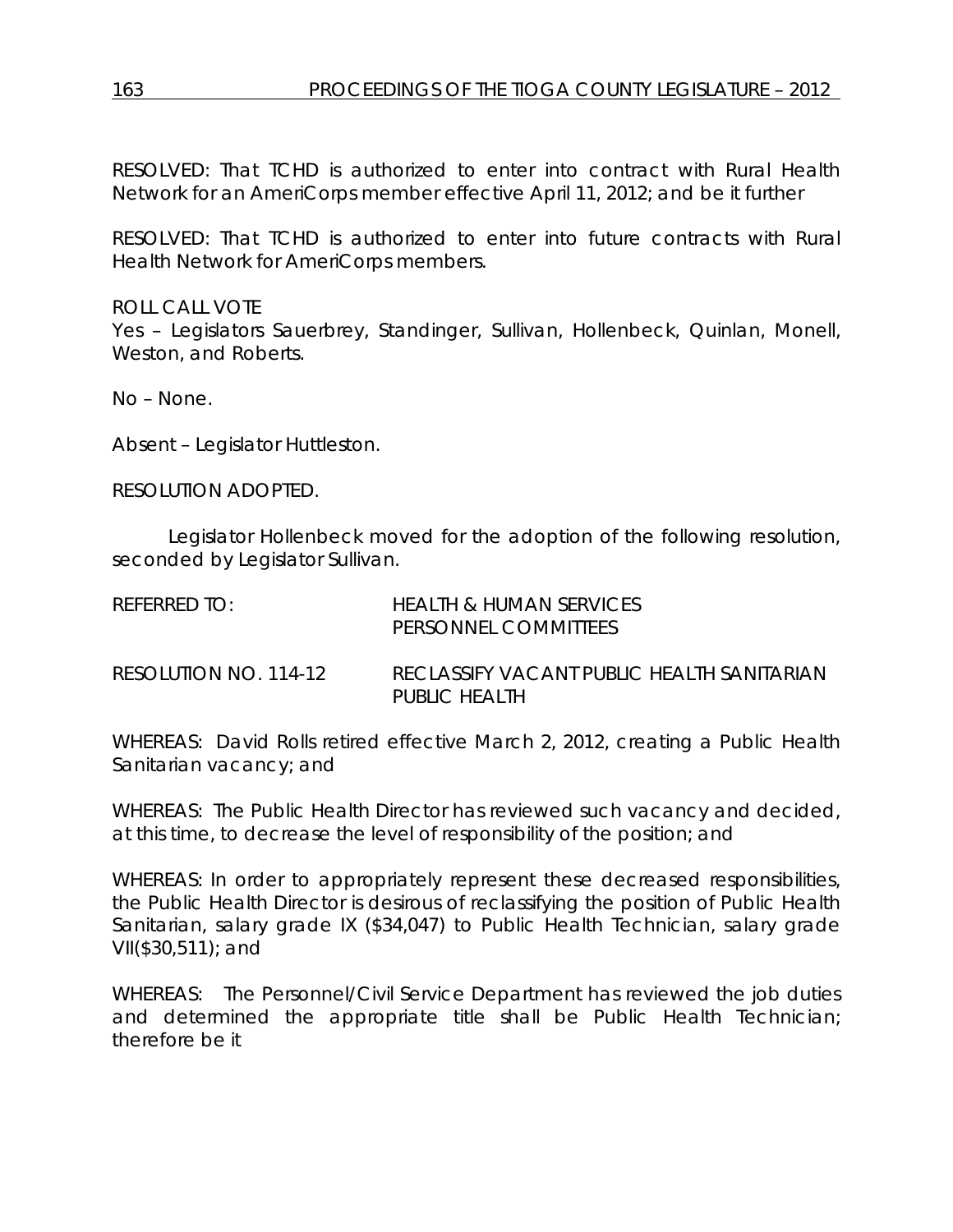RESOLVED: That the Tioga County Legislature authorizes the reclassification of Public Health Sanitarian to Public Health Technician, and that the Public Health Director is authorized to make said appointment from the appropriate civil service eligible list at CSEA salary grade VII, \$30,511; and be it further

RESOLVED: That in accordance with Resolution 92-12, said Public Health Technician vacancy is subject to the 90-day hiring delay and will be eligible for backfill effective June 22, 2012.

ROLL CALL VOTE

Yes – Legislators Sauerbrey, Standinger, Sullivan, Hollenbeck, Quinlan, Monell, Weston, and Roberts.

No – None.

Absent – Legislator Huttleston.

RESOLUTION ADOPTED.

Legislator Monell made a motion to have the following late-filed resolution considered, seconded by Legislator Hollenbeck and carried.

Legislator Monell moved for the adoption of the following resolution, seconded by Legislator Roberts.

REFERRED TO: FINANCE/LEGAL RESOLUTION NO. 115–12 *APPROPRIATE FUNDS TROPICAL STORM LEE WATER DAMAGE TO COUNTY FACILITIES*

WHEREAS: The County suffered severe damages during Tropical Storm Lee water disaster in September, 2011; and

WHEREAS: Resolutions 180-11, 198-11, and 257-11 appropriated funds into a Tropical Storm Lee capital account totaling \$3,000,000; and

WHEREAS: Expenses are expected to total upwards of \$4,000,000; and

WHEREAS: Reimbursement is expected from FEMA, SEMO and our insurance for reimbursement of related expenses, which process will take several months; and